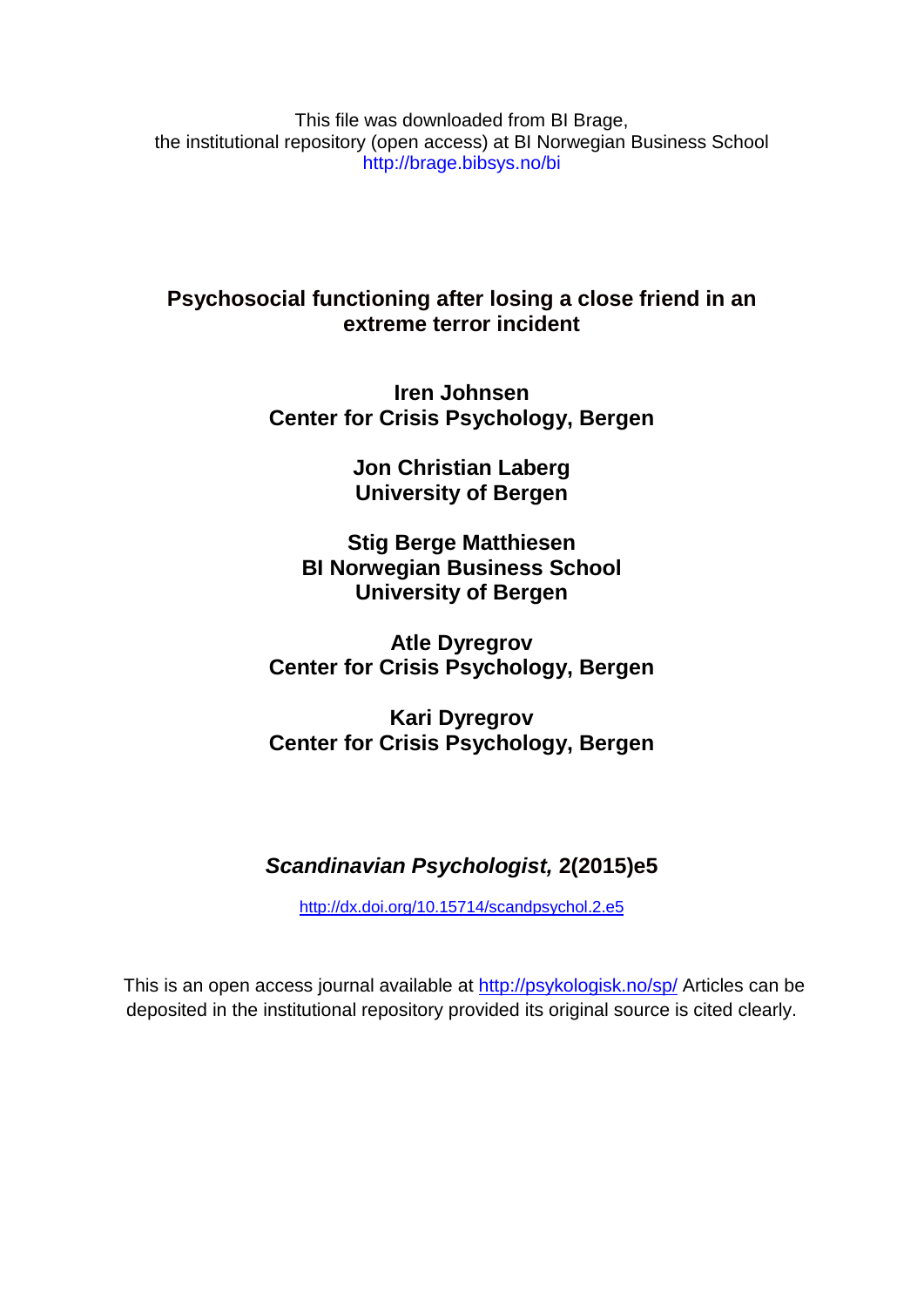# **Psychosocial functioning after losing a close friend in an extreme terror incident**

28. mar. 2015

**Friends of Utøya terror victims evidenced severe reactions to the loss of their friend, a loss even comparable to those of close family members, according to this survey study by Iren Johnsen and colleagues.**

BY: Iren Johnsen, Jon Christian Laberg, Stig Berge Matthiesen, Atle Dyregrov and Kari Dyregrov

Bereaved from sudden, violent deaths are at higher risk of post disaster diagnoses such as complicated grief and PTSD, compared to non-violent bereaved (e.g., Kaltman & [Bonanno,](#page-12-0) 2003; [Nakajima,](#page-14-0) Ito, Shirai, & Konishi, 2012; [Norris,](#page-14-1) 2007; [Rheingold,](#page-14-2) Zinzow, Hawkins, Saunders, & Kilpatrick, 2012). Risk factors for complicated grief are traumatic deaths (e.g. homicide, suicide, disaster, or accident), emotional closeness to the deceased, lack of [preparedness,](#page-13-0) age and gender (Lobb et al., 2010; [Nakajima](#page-14-0) et al., 2012), and the risk excels when young people die (Hardison, [Neimeyer,](#page-12-1) & Lichstein, 2005; Ringler & [Hayden,](#page-15-0) 2000). Although it is well documented that bereaved after violent and sudden deaths are at risk for complicated reactions, more knowledge is needed on how complicated grief is associated with functioning and well-being for bereaved friends.

#### **The event.**

On July 22<sup>nd</sup>, 2011, a Norwegian right-wing extremist executed two sequential terror attacks. The killer first detonated a car bomb outside the Government building in Oslo, killing eight people. Then he drove to Utøya, a small island where 500 to 600 people were gathered for the Worker's Youth League's (AUF – the youth division of the Norwegian Labour Party) annual summer camp. In total 69 people were killed at Utøya, mainly young people (the youngest were only 14 years old), and many were badly injured. The terrorist events are the deadliest attack on Norway since World War II, and represent a national tragedy that has affected the entire Norwegian society.

#### **The importance of friendships.**

Having relationships with and being attached to others is important for human beings, and young people, especially, invest a lot of energy in being included, and being part of a group [\(Coleman,](#page-11-0) 2011). During adolescence and through young adulthood there is a shift with decreasing parental support and increasing support from friends (Margolese, [Markiewicz,](#page-13-1) & Doyle, 2005). The importance of friend relationships during adolescence and young adulthood would predict that losing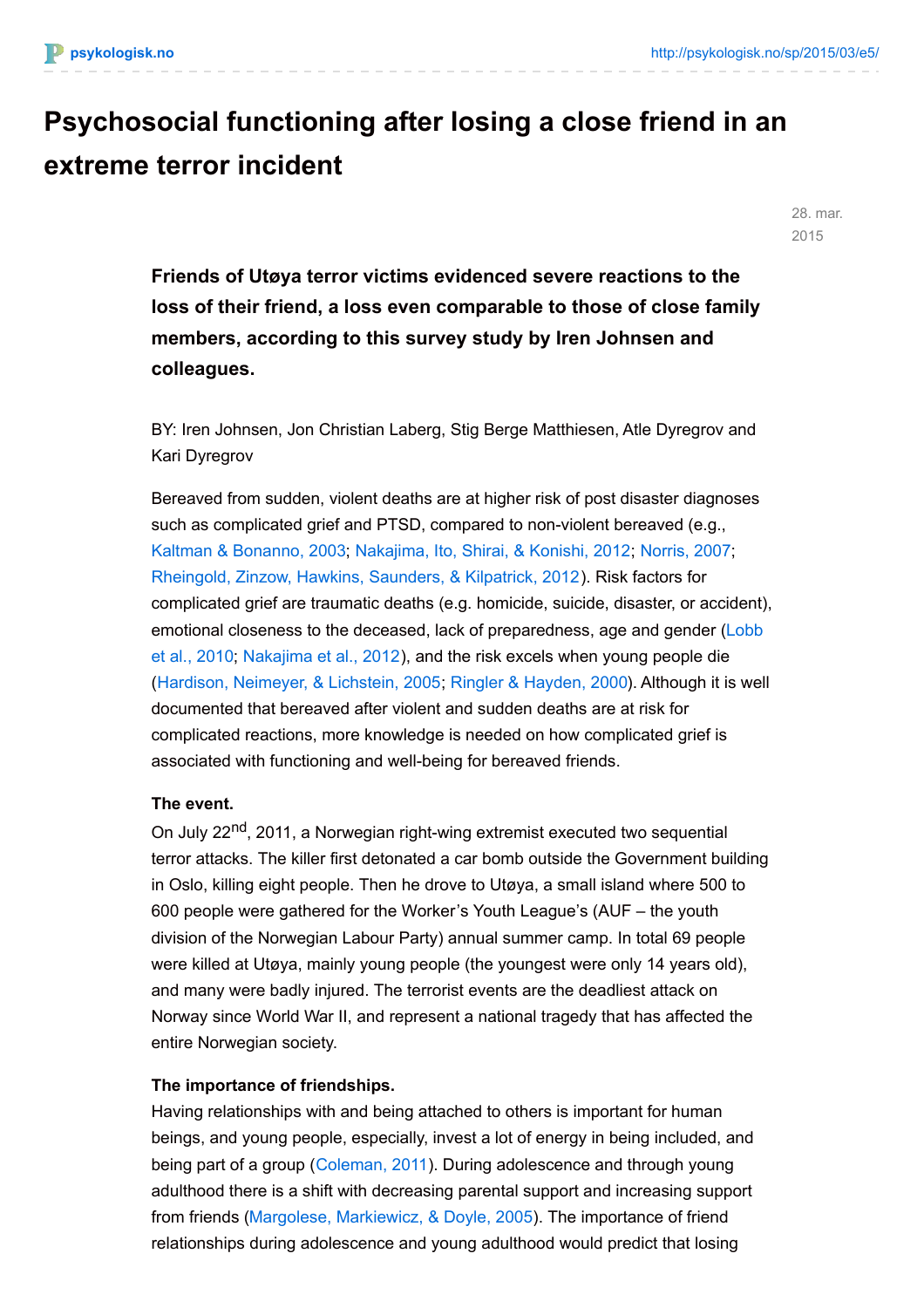a close friend at this age could be a [life-changing](#page-11-1) experience (Balk, Zaengle, & Corr, 2011; Ringler & [Hayden,](#page-15-0) 2000). Experiencing a loss could lead to growth and maturity, but may also interfere with normal developmental tasks and impede function ([Doka,](#page-11-2) 2000; [Neimeyer,](#page-14-3) Laurie, Mehta, Hardison, & Currier, 2008). Young girls have a closer relationship with their friends than boys do, with higher levels of both intimacy and peer support [\(Coleman,](#page-11-0) 2011; De Goede, Branje, & [Meeus,](#page-11-3) 2009; [Malone,](#page-13-2) 2012; [Markiewicz,](#page-13-3) Lawford, Doyle, & Haggart, 2006), predicting stronger grief reactions in girls.

Perceived closeness to victims has previously been found to be positively [associated](#page-11-4) with stronger reactions following disasters (Dyregrov, Frykholm, Lilled, Broberg, & Holmberg, 2003). The intensity of the grief reactions may then be better predicted by the emotional relation one had to the deceased [\(Pfefferbaum](#page-14-4) et al., 2000; [Rheingold](#page-14-2) et al., 2012; [Servaty-Seib](#page-15-1) & Pistole, 2006-2007). Previous studies have also found that for some the loss of a friend can result in more severe grief reactions than the loss of an extended family member (Holland & [Neimeyer,](#page-12-2) 2011; [Pfefferbaum](#page-14-4) et al., 2000; [Servaty-Seib](#page-15-1) & Pistole, 2006–2007). However, a friend's grief does not receive the same attention and [recognition](#page-15-0) [\(Rickgarn,](#page-14-5) 1987; Ringler & Hayden, 2000; Sklar & [Hartley,](#page-15-2) 1990).

#### **Additional stressors related to the loss.**

Several studies have explored the impact of mass killings [\(Neria](#page-14-6) et al., 2007; Norris, 2007; [Nurmi,](#page-14-7) 2012). Specific incidents such as the [shootings](#page-14-1) at Virginia Tech [University](#page-11-5) (Vicary & [Fraley,](#page-15-3) 2010), the 9/11 attacks (Ahern, Galea, Resnick, & Vlahov, 2004; [DiGrande,](#page-11-6) Neria, Brackbill, Pulliam, & Galea, 2011), the Oklahoma bombing [\(Pfefferbaum,](#page-11-7) 2000) and the Boston Marathon bombing (Comer et al., 2014) have received special attention. The modern 24-hour news cycle, combined with the use of cell phones, internet and social media, opens for dramatic, repeated coverage both during and after the commission of crimes [\(Nakajima](#page-14-0) et al., 2012; [Turvey,](#page-15-4) 2012). This intense, often prolonged, media coverage can cause additional stress and increase symptom severity, with almost constant [reminders](#page-11-8) (Ahern et al., 2004; [Holman,](#page-12-3) Garfin, & Silver, 2014). A year after the Utøya killings (April 2012) the killer was put on trial and sentenced to 21 years of preventive detention, which is the maximum length of imprisonment given in Norway. In addition, if the prosecuting authorities still believe that the killer poses a danger after the longest time runs out, they may raise new legal proceedings to get the outer frame extended by five years at a time. The trial continued for more than two months, with extensive (for long periods live) media coverage. Throughout the first year, the event was mentioned in the news every day, usually as the major news item. The Norwegian Health Authorities mounted a proactive and systematic community help approach for the survivors' and the bereaved families. Seminars were arranged for Norwegian teachers and school-owners to mount a proper response for students who had been directly affected by the terror-attack as survivors or bereaved. Help, preferably over time, is associated with positive adjustment to the loss (Ringler & [Hayden,](#page-14-6) 2000), but bereaved friends were not included in this approach.

We use the term 'complicated grief' as an overarching term for complications in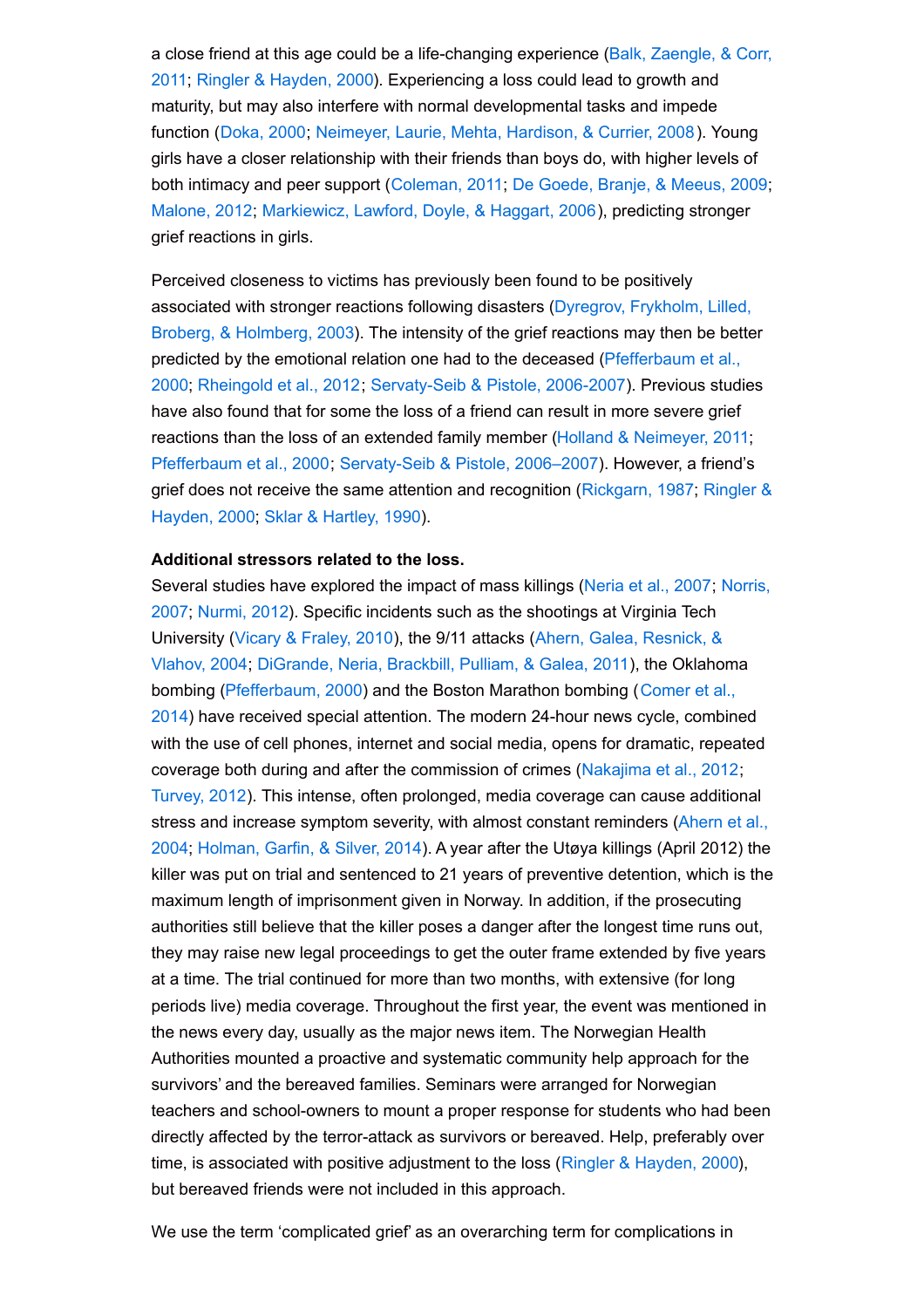[bereavement,](#page-13-4) among which prolonged grief is the most common (see Maercker & Lalor, 2012 for a presentation and discussion of the concepts). Normal and complicated grief are part of a continuum, rather than being categorically different (Holland, Neimeyer, Boelen, & [Prigerson,](#page-12-4) 2008). Ongoing maturation and development may, in addition to shifts in symptomatology with increasing age, add to the complexity of understanding and studying normal and complicated reactions for [adolescents](#page-13-5) and young adults (Kaplow, Layne, Pynoos, Cohen, & Lieberman, 2012).

Both clinical experience and research have identified problems related to the interplay between trauma and grief, and if a person is present and witness to a death, or the traumatic circumstances surrounding the death easily gives rise to inner images of what happened, it may be very difficult to think of memories of that person without the «traumatic» [circumstances](#page-14-8) invading their thoughts (Neria & Litz, 2004). Bereavement after the unexpected loss of a loved one is associated with elevated risk for an onset of PTSD, panic disorder, depressive episodes, and multiple psychiatric disorders like mood and anxiety disorders ([Keyes](#page-13-6) et al., 2014). The nature of young girls' relationships could also imply that they will be especially at risk for complicated reactions [\(Coleman,](#page-11-0) 2011; [Malone,](#page-13-2) 2012).

### **Purpose and main objectives of the study.**

The death of an adolescent affects many friends, classmates and peers every year, but few studies have focused on how youths are affected by losing a close friend, and how we can support and help them. This study is part of a larger project, which aims to increase awareness of bereaved parents, siblings and friends' situation after the killings at Utøya 22<sup>nd</sup> of July 2011, and focuses solely on the bereaved after these deaths. Results from the studies on bereaved parents and siblings will be presented in other articles, whereas only results from the group of friends are presented in this article. The study is non-experimental, and in order to get an overview of the unexplored field of friends as bereaved, an exploratory focus for analyses was chosen rather than a hypothesis-testing one. Focus is on possible associations and relations between grief and trauma reactions, functioning, received and wanted help, and media exposure. The research questions are:

- 1. To what degree are friends struggling with grief and trauma reactions, and how can we explain the symptom severity?
- 2. What help have the bereaved friends received?
- 3. How does symptom severity and received help affect psychosocial functioning for bereaved friends?
- 4. Are there gender differences in regard to symptom severity, help measures and psychosocial functioning for bereaved friends?

#### **Method**

**Participants and procedure.**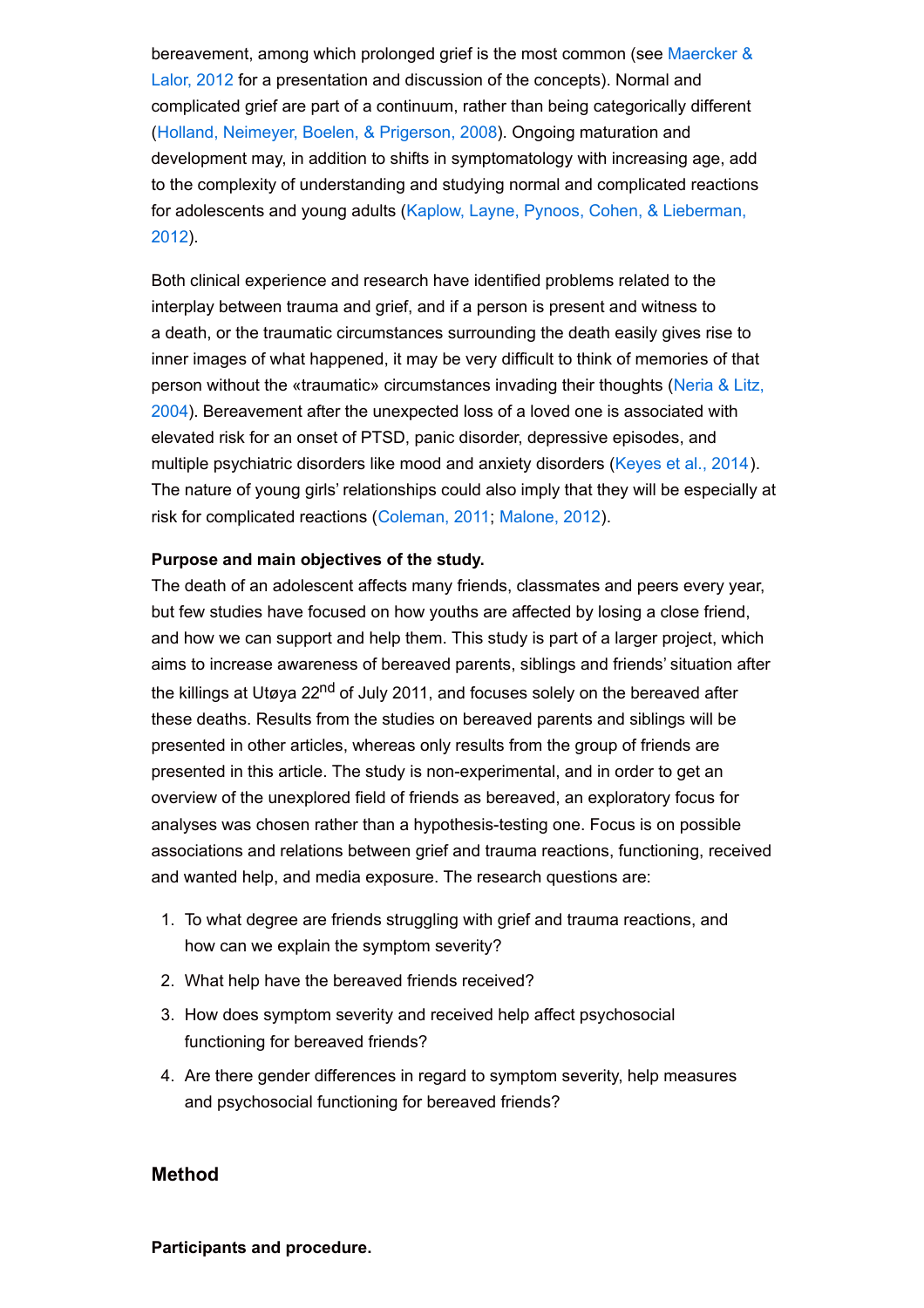Bereaved friends of the eligible 67 of the 69 persons (two were foreign citizens and excluded) who were killed on Utøya were included in the study. For each deceased, we assumed that there were at least 4–6 close friends or boyfriend/girlfriends, which meant that several hundred young people lost a close friend. Delays due to funding and approving meant that recruitment could not start until February 2013. Names of family members were obtained using public records of the deceased after the Utøya terrorist attacks and linked to the National Population Register, and in addition to participating in the study themselves, family members were asked to recruit four to six of the deceased's friends to the study. Friends representing 30 of the 67 deceased (45%) filled out questionnaires. Based on previous research experience with populations bereaved by potentially traumatizing deaths, a careful and respectful approach was emphasized [\(Dyregrov,](#page-11-9) 2004; [Dyregrov](#page-12-5) et al., 2011). The project was approved by the Regional Committees for Medical and Health Research Ethics (REK) in Norway.

The sample of friends consisted of 76 young adults (22% ( *n* = 17) men and 78% (*n* = 59) women) who lost a close friend or a boyfriend/girlfriend at Utøya. Although age varied between 15 and 41 years (*mean* = 20.72, *SD* = 4.96), participants were defined as young adults since 92% of the sample was between the age of 17–29 (see also [Herberman](#page-12-6) Mash, Fullerton, & Ursano, 2013). The age range was wide because friends of both the youths and the few adults who were killed on Utøya were included. Of the women 64% (*n* = 38) lost a female friend, 32% (*n* = 19) lost a male friend, and 3% (*n* = 2) lost a boyfriend, while of the men 77% (*n* = 13) lost a male friend, 18% (*n* = 3) lost a female friend, and 6% (*n* = 1) lost a girlfriend.

#### **Measures.**

Informants were given a 10-page questionnaire. The first part was developed at our research center and consisted of questions mapping socio-demographic (e.g. age and gender) and loss-related questions (whom they had lost). The friends were also asked to report any absence from school or work, the duration of absence, if their grades or work performance had deteriorated or improved since the loss, and if school or work tasks felt more demanding than before the loss. Help measures included questions on experienced need for professional help, if they had received help or not, and from whom, and how the contact with the helpers was established. They were also asked in open-ended questions if they had any advice to professionals on what help bereaved should receive, if they had any negative experiences with the received help, or if there were barriers for help seeking. In addition the friends were measured on how many hours they watched the news (< 2 h, 2–4 h and > 4 h), if they found the media coverage or trial to have been stressful, and if they tried to protect themselves from the media coverage.

The Inventory of Complicated Grief (ICG-19) was used to measure maladaptive symptoms of loss and to predict long-term dysfunction [\(Prigerson](#page-14-9) et al., 1995). The instrument consists of 19 items, with a five-point scale (scored 0-1-2-3-4) ranging from «Never» to «Always». A cut-off point of 25 was used to distinguish participants with normal grief from those with more [complicated](#page-14-9) reactions (Prigerson et al., 1995). Cronbach's alpha was .90.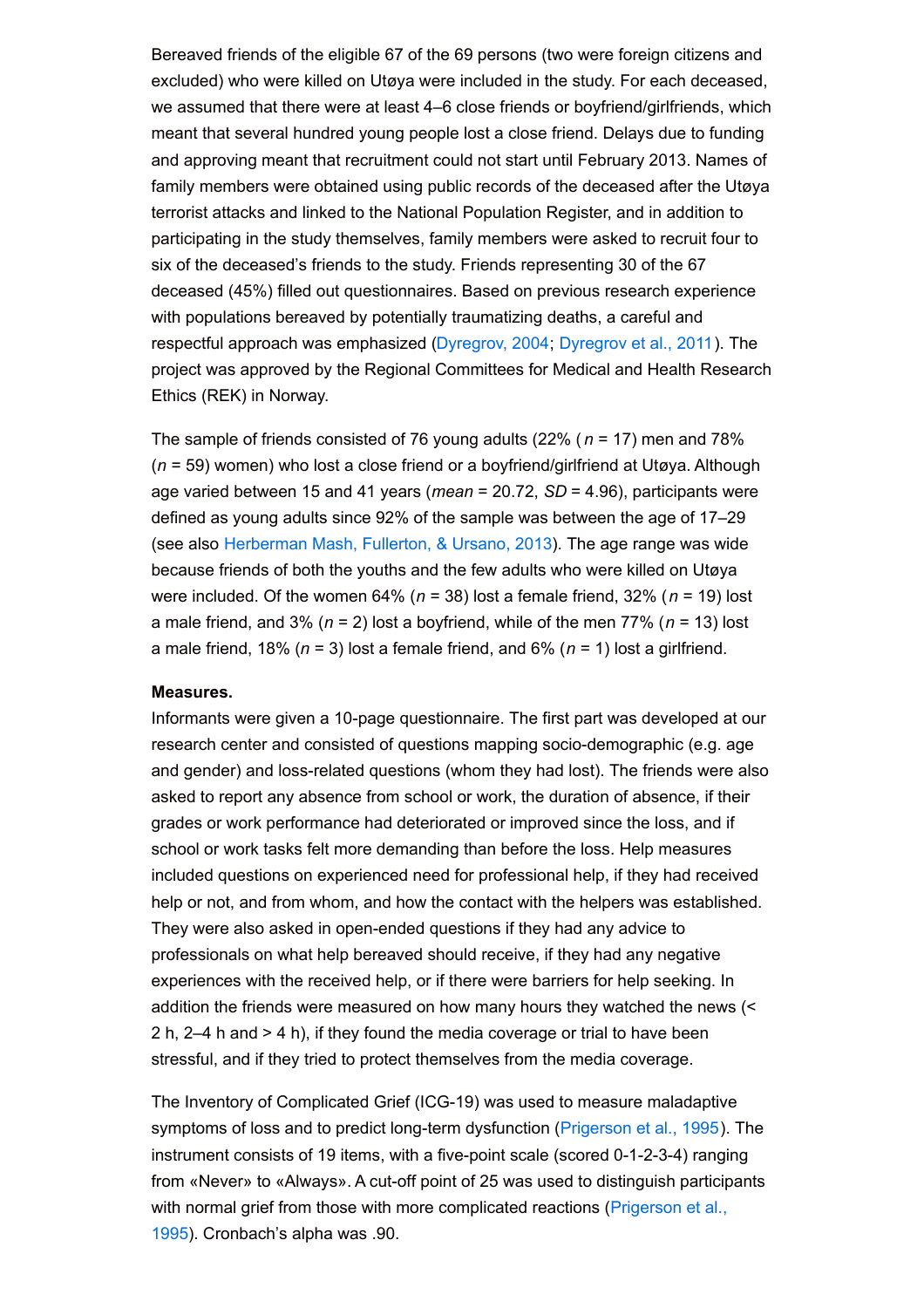The Impact of Event Scale (IES-22 Revised) consists of 22 items with a five-point scale (scored (0-1-2-3-4) ranging from «Not at all» to «Extremely», and was used to measure the subjective response to the specific traumatic event (Weiss & Marmar, 1997). The measure included three subscales: intrusion (i.e. re-experiencing symptoms; intrusive feelings, thoughts and images); avoidance (i.e. numbness, avoidance of feelings and situations), and hyperarousal (i.e. irritability and hypervigilance). A cut-off of 34 on the total score is indicative of a PTSD diagnosis ([Morina,](#page-13-7) Ehring, & Priebe, 2013). Cronbach's alpha for the total score was .93.

The General Health Questionnaire (GHQ 12) was used to measure the bereaved's current mental health and level of general psychological distress and inability to carry out normal functions [\(Goldberg](#page-12-7) & Williams, 1988). The instrument consists of 12 items, each rated on a four-point scale (scored 0-0-1-1). A cut-off of 3 indicates psychological distress ([Makowska,](#page-13-8) Merecz, Moscicka, & Kolasa, 2002). Cronbach's alpha was .84. In this study, we also included two questions on suicide ideation from GHQ 28 (item 25 and 28).

The Work and Social Adjustment Scale (WSAS) was used to measure functional impairment attributable to the loss [\(Mundt,](#page-14-10) Marks, Shear, & Greist, 2002). This is a five-item instrument, with a scale (scored 0–8) ranging from «Not at all» to «Very severely». According to Mundt et al. ([2002](#page-14-10)) a WSAS score above 20 suggests moderately severe or worse functional impairment, while scores between 10 and 20 are associated with significant functional impairment but less severe clinical symptomatology, and scores below 10 appear to be associated with subclinical populations. Cronbach's alpha was .85.

#### **Data analysis.**

Data were analyzed using SPSS, version 21. Predictor variables (e.g. demographic variables, media exposure, symptom levels and need for help) were analyzed with regard to outcome variables (e.g. functional impairment at school or work). Descriptive analyses were conducted to assess the symptom level of the bereaved friends and to determine how many who had scores indicating complicated reactions, on measures reflecting function in school or work, on received help, and on additional stressors like media exposure. Correlations and t-tests were then used to assess the possible links between trauma, grief, functional impairment, general psychological distress, and felt need for help, in addition to possible gender differences. Mixed linear modelling analyses were used to obtain mean scores and p-values while adjusting for potential cluster effects for subjects that knew the same victim. In order to obtain sum- and cut-off scores on the symptom measures for all informants, missing values for the instruments were imputed using multiple imputations ([Rubin,](#page-15-5) 1996; Schafer & [Graham,](#page-15-6) 2002). Values on other variables that could predict a score on the specific variable were used to compute new values, before calculating the sum- and cut-off scores on the symptom measures.

#### **Results**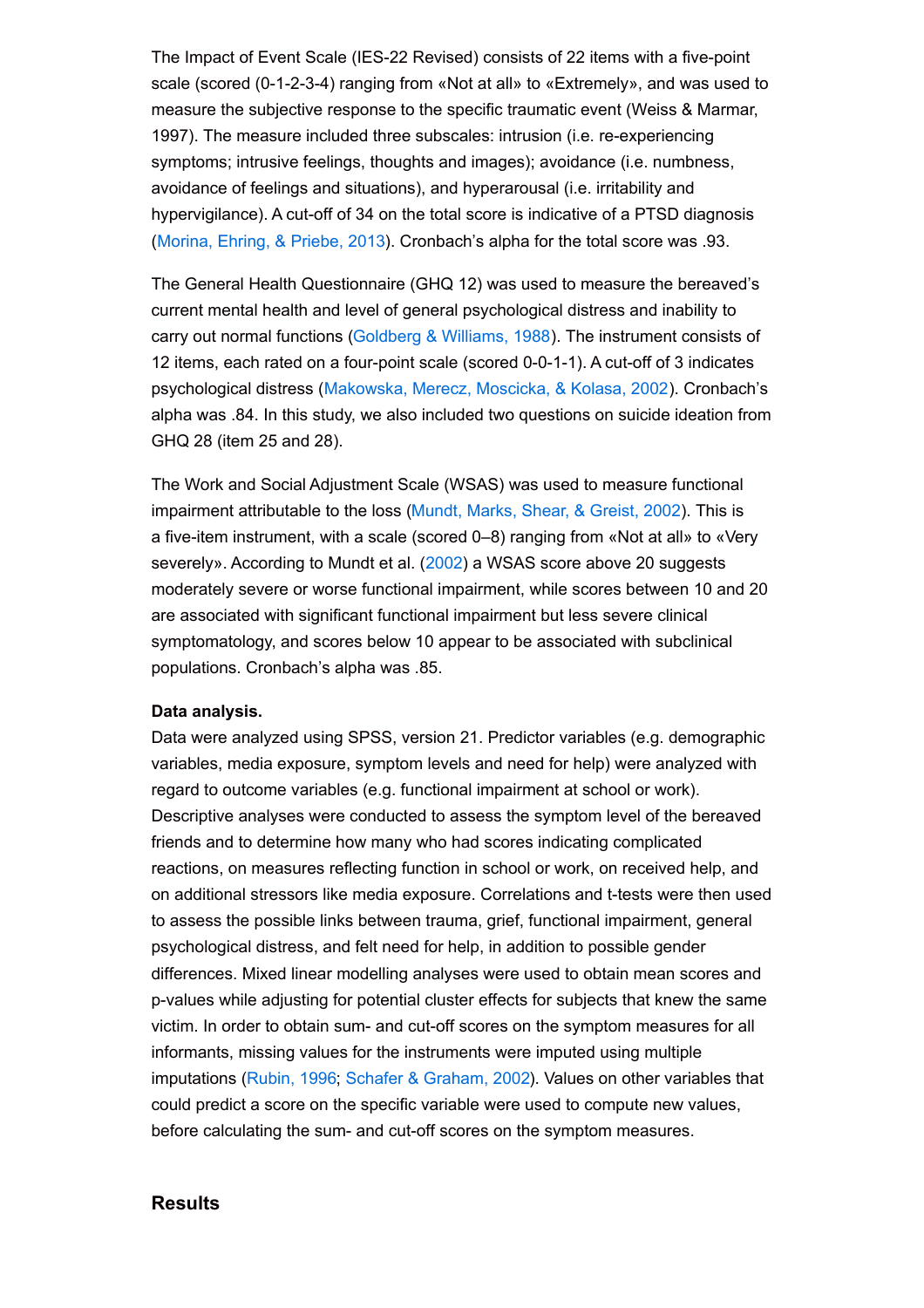The friends reported high levels on all symptom measures (Table 1). As many as 83% (*n* = 63) scored above the cut-off, implying a risk for complicated grief reactions (ICG-19), and the most common reactions were longing, and feelings of not being able to accept the death. For trauma reactions (IES-22 R), 68% (*n* = 52) scored above the cut-off, and most common were feelings of unreality and problems with intrusive reminders. For psychological distress (GHQ), as many as 71% scored above the cut-off, and the most common symptoms were feeling depressed and lying awake worrying. On suicide ideation, 26% (*n* = 20) answered that they often or sometimes thought of the possibility of ending their life, and 29% (*n* = 22) answered that they often or sometimes found that the idea of ending their life kept coming into their mind.

|                                    | All          | <b>Males</b>     | <b>Females</b> | <b>Mean scores</b> |      |
|------------------------------------|--------------|------------------|----------------|--------------------|------|
| <b>Symptom measures</b>            | Mean (SD)    | <b>Mean (SD)</b> | Mean (SD)      | F                  | p    |
| Grief reactions (ICG)              | 36.2 (13.73) | 25.2 (13.56)     | 39.4 (12.11)   | 17.75              | .000 |
| Trauma reactions (IES)             | 42.6 (18.62) | 31.5 (18.26)     | 45.8 (17.6)    | 8.53               | .005 |
| Intrusive thoughts (IES Intrusion) | 15.8(7.69)   | 11.8(7.55)       | 17,0 (7.38)    | 6.77               | .011 |
| Avoidant behavior (IES Avoidance)  | 16.3(7.39)   | 12.6(7.32)       | 17,4(7.12)     | 4.47               | .038 |
| Hyperarousal (IES Arousal)         | 10.4(6.21)   | 7.2(6.56)        | 11,4 (5.82)    | 6.71               | .012 |
| General psych. distress (GHQ)      | 4.8(3.39)    | 3.2(3.47)        | 5.2(3.25)      | 6.31               | .014 |
| Work and social functioning (WSAS) | 13.1 (9.58)  | 9.9(10.43)       | 13.9 (9.21)    | 2.71               | .104 |

**TABLE 1:** Symptom severity for bereaved friends after the July 22<sup>nd</sup> 2011 terror incident. Gender differences are shown. *Mean* (%, *n*), *SD*, *F*-values. *N* = 76.

Note. Mixed linear modelling analyses were used to obtain mean scores and to adjust for potential

cluster effects for subjects that knew the same victim.

As for functional impairment attributable to the loss (WSAS), 25% (*n* = 19) scored above 20, and 36% (*n* = 27) scored between 10 and 20. The most frequent problems were with regard to ability to study or work (item 1) and social activities (item 3). About half of the friends  $(53\%, n = 40)$  also reported that they had been away from school or work because of the loss (varying from a few days' absence to 100% sick leave). Furthermore, 37% (*n* = 28) reported that their grades or work performance had deteriorated since the loss, and 68% (*n* = 50) reported that to some degree schoolwork or work tasks felt more demanding than before, females reporting this more than males (80% compared to 29% respectively). Open-ended questions showed that many still wished for more help from school, mainly regarding adaptations, e.g. extended deadlines, 1½ years after the loss.

Although symptom severity seemed to decrease with age, there were no significant correlations between age and symptom severity. Yet there were clear gender differences on all symptom measures (Table 1), where females scored higher than males. For the mean scores, these differences were significant (*p* < .05) for complicated grief reactions, trauma reactions and psychological distress, but not for functional impairment. For complicated grief reactions as many as 92% (*n* = 54) of the females, compared to 53% ( $n = 9$ ) of the males, scored above the cut-off, while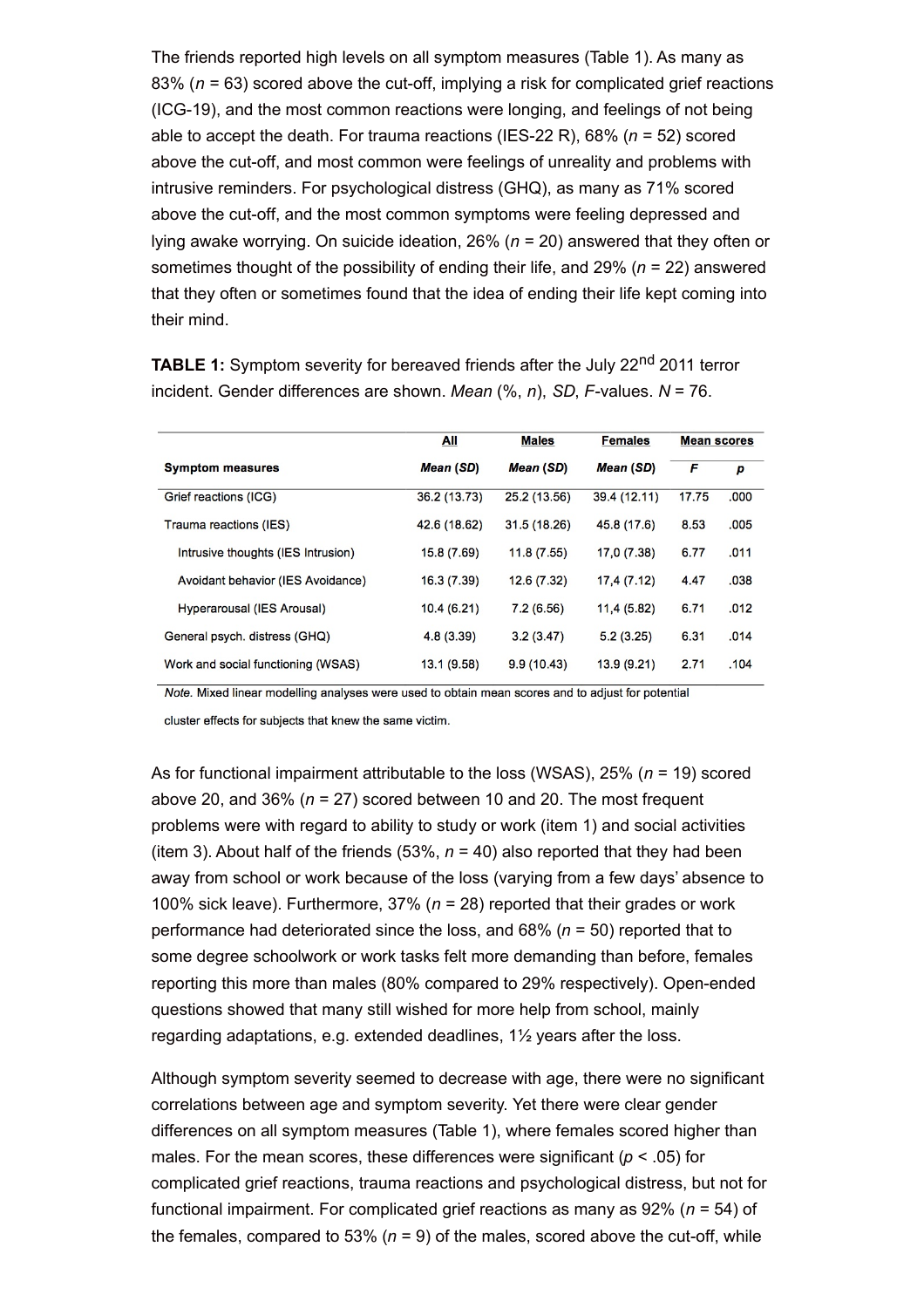on trauma reactions 76% (*n* = 45) of the females compared to 47% (*n* = 8) of the males scored above the cut-off. On psychological distress 80% (*n* = 47) of the females, compared to 41% ( $n = 7$ ) of the males, scored above the cut-off.

In the first week after the terror attack as many as 62% (*n* = 47) watched news of the event more than four hours per day. This declined after a while, but there was a peak during the presentation of the friend's death at the trial, when 34% (*n* = 26) watched more than four hours a day. Friends found the media coverage more stressful than the trial to «a large extent» or «a fairly large extent» (71% (*n* = 54) and 59% (*n* = 45) respectively). Yet as many as 65% (*n* = 49) reported that they tried to shield themselves from the media coverage. Independent samples t-tests indicated gender differences on additional stress from media coverage (*t*(74) = 2.52, *p* = .014) and the trial (*t*(74) = 3.40, *p* = .001), where 76% (*n* = 45) of the females, compared to 53% (*n* = 9) of the males, found the media coverage stressful, and 66% (*n* = 39) of the females, compared to 35% ( $n = 6$ ) of the males, found the trial stressful to «a large extent» or «a fairly large extent».

Many of the friends (68%, *n* = 52) felt that they needed help from public welfare services to some extent after the loss, but only about half of these received any help (Table 2).

**TABLE 2:** Self-reports of received help and support from professionals for bereaved friends after the July 22<sup>nd</sup> 2011 terror incident. *N* = 76.

Most of them also had to make contact themselves with the support services, and few had been contacted and offered support. Some had negative experiences with the help (e.g. poor communication with helpers, or helpers who did not acknowledge their needs for help). On the issue of barriers to help-seeking behavior, many of the friends answered in open-ended questions that they were «only friends», or that they felt others needed help more than them. Bivariate correlations (Pearson's *r*) showed

| <b>Variables</b>        | % (n)   |
|-------------------------|---------|
| Received help           |         |
| Earlier                 | 36(28)  |
| Still                   | 17 (13) |
| No                      | 47 (36) |
| Received help from *    |         |
| Psychologist            | 39 (30) |
| School/teachers         | 16 (12) |
| School nurse            | 12(9)   |
| Crisis team             | 9(7)    |
| Contact establishment   |         |
| I was contacted         | 17(7)   |
| Others made the contact | 29 (12) |
| I contacted them        | 54 (22) |
|                         |         |

*Note.*  $* =$  Multiple answers were available for the question,

but only answers with > 5% are shown here.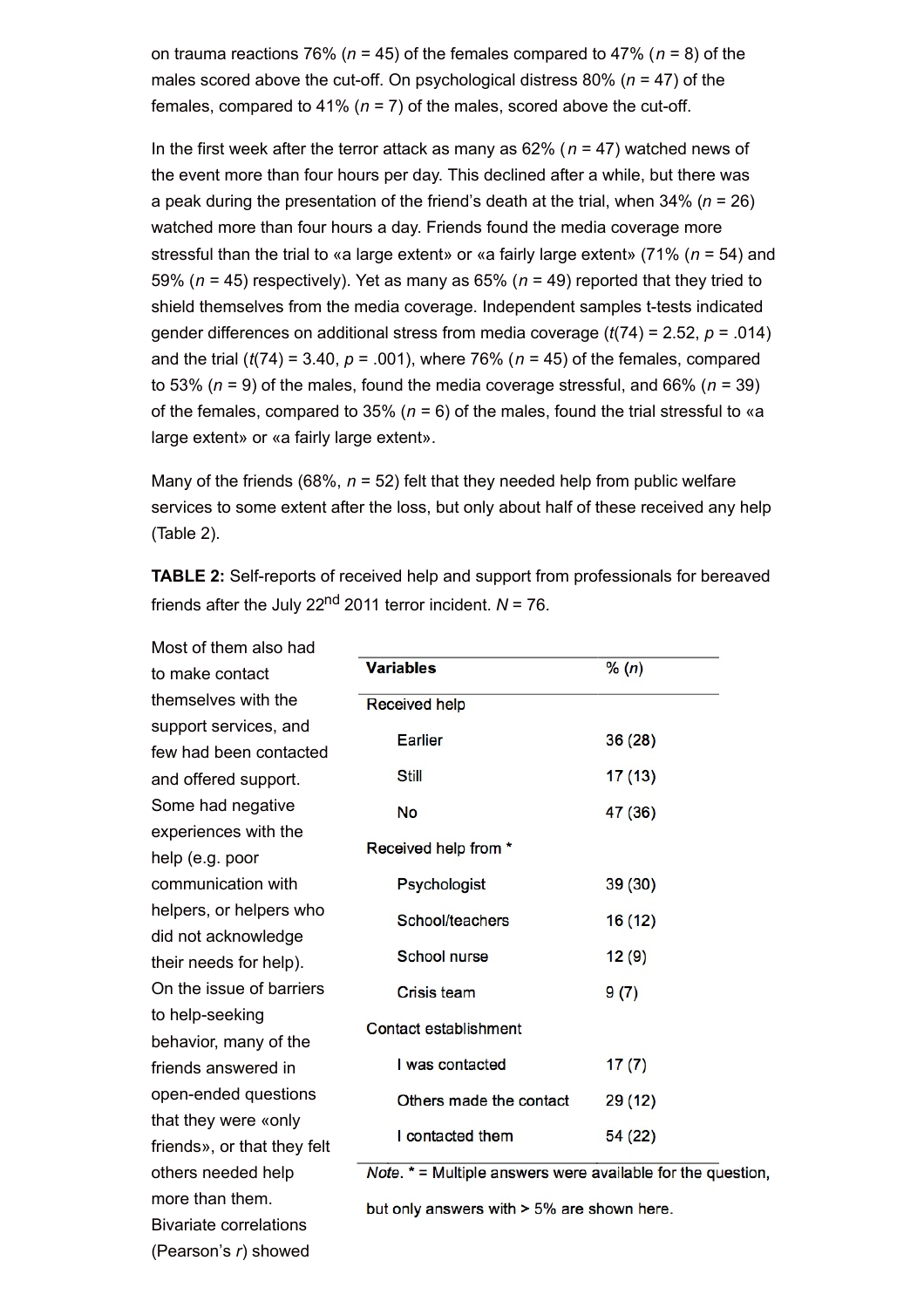a strong positive correlation between experienced need for help and level of symptoms (Table 3), and more need of help was associated with increased levels of trauma reactions, complicated grief symptoms, psychological distress and functional impairment (*r*'s varying between .39 and .58, *p* < .001).

**TABLE 3:** Relationship between need for help, and trauma and grief reactions, and psychological distress (Pearson's *r*), for bereaved friends after the July 22<sup>nd</sup> 2011 terror incident. *N* = 76.

|               | <b>ICG</b> | <b>IES</b> | <b>IES</b> | <b>IES</b> | <b>IES</b> | <b>GHQ</b> | <b>WSAS</b> |
|---------------|------------|------------|------------|------------|------------|------------|-------------|
| Need for help |            | Total      | Intrusion  | Avoidance  | Arousal    |            |             |
| Pearson's r   | .486       | $.522*$    | $.417*$    | $.393*$    | $.582*$    | .480*      | .554*       |

Note. \*  $p = 5.001$ 

There were also strong positive correlations between absence from school or work, and need for help ( $r = -.55$ ,  $p < .001$ ), indicating that those with the strongest need for help were most absent. No significant correlations were, however, found between these variables and actual received help. Independent samples *t*-tests were conducted to explore gender differences on need for help. Significant gender differences  $(t(74) = 2.99, p = .004)$  were found, and frequencies showed that  $43\%$ (*n* = 26) of the females, compared to only 12% (*n* = 2) of the males, felt the need for help to "a large extent" or a «fairly large extent».

## **Discussion**

The main findings in this study are that the bereaved friends, and especially the females, score high on both grief and trauma reactions, and on general psychological distress. This is associated with functional impairment and affects school or work tasks. The combination of the Utøya terror incident itself with its combination of a tragic loss surrounded by very traumatic circumstances, the intense and continued media exposure and the lack of recognition of friend's grief are a possible explanation of the high level of symptomatology in friends.

Bereavement following violent losses (accidents, homicide or suicide) increases the risk for [complicated](#page-11-10) grief, thereby causing greater distress (e.g., Currier, Holland, & Neimeyer, 2006; [Hardison](#page-12-1) et al., 2005; Lobb et al., [2010](#page-13-0)). Other studies that have explored reactions to mass killings also find high scores on complicated grief and trauma reactions. After the 9/11 attacks, 43% of the bereaved (both family members and friends) screened positive for complicated grief (Neria et al. [\(2007](#page-14-6)), while after the shootings at Virginia Tech University students who knew one of the victims scored especially high on PTSD symptoms (Vicary & [Fraley,](#page-15-3) 2010). Pfefferbaum et al. [\(2000](#page-14-4)), however, did not find that bereaved students after the Oklahoma bombing had higher trauma reactions than non-bereaved (although this possibly could be explained by the relationships not being so close).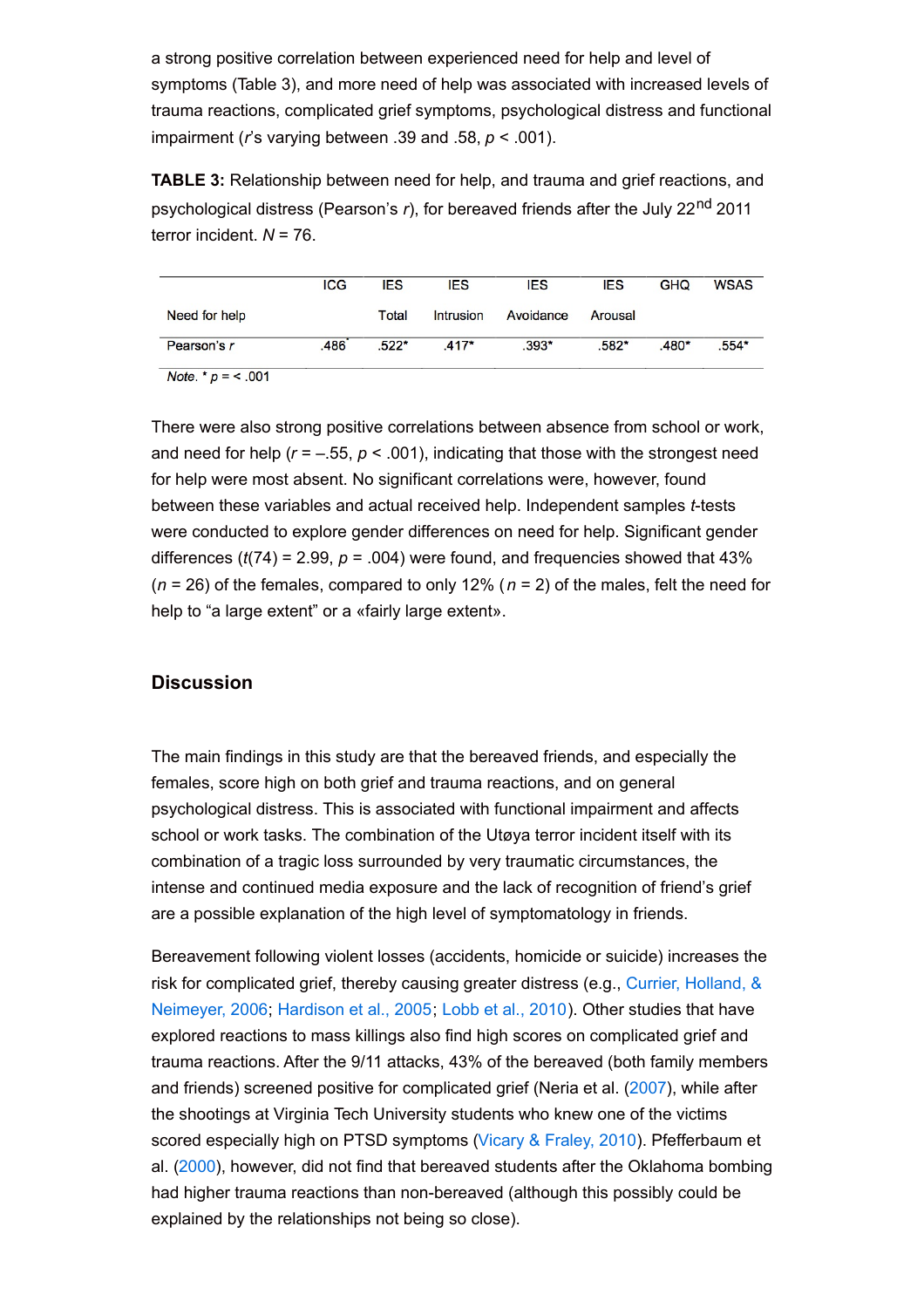In addition to age and gender, several risk factors for complicated grief reactions are present for this sample, e.g. the way the young people were killed and the age of the victims ([Hardison](#page-12-1) et al., 2005; Lobb et al., [2010](#page-13-0); [Nakajima](#page-14-0) et al., 2012). The females in our sample were especially in the risk zone for severe problems in all domains, except functionality, compared to the males. Young girls tend to be more affected by stress, more dependent on others for support, have more intimate relationships with friend, and are more sensitive to others' expectations, which may imply different risks for males and females. Males may be at risk if they keep their problems to themselves, while females may be at risk if they are too dependent on external help ([Coleman,](#page-11-0) 2011; [Malone,](#page-13-2) 2012). Women's inclination towards worrying and rumination compared to men, may play a part in explaining the gender difference. This is a sample of young adults, and there is clearly a need to better understand how friends' reactions interact or relate to intensity of relationships formed at this age, according to their ability to regulate emotions, the type and circumstances of the death, previous exposure to trauma and loss, and the developmental tasks involved in entering adulthood [\(Kaplow](#page-12-8) & Layne, 2014). Young people could be overrating their reactions to negative phenomena, however since there were no significant correlations between age and symptom severity this implies that friends have strong reactions independent of their age.

Previously it has been found that the loss of a friend can lead to more traumatic grief than the loss of a non-close family member (Holland & [Neimeyer,](#page-12-2) 2011; Pfefferbaum et al., 2000; Ringler & [Hayden,](#page-15-0) 2000; [Servaty-Seib](#page-14-4) & Pistole, 2006–2007), but when comparing the scores of friends with those of close family members (bereaved parents and siblings) in our study, we found as high, and sometimes higher, scores in friends (Dyregrov, Dyregrov, & [Kristensen,](#page-12-9) 2014). Among friends, 83% were in the risk zone for complicated grief, compared to 82% of the parents and 75% of the siblings. On trauma reactions implying risk for problems comparable to a PTSD diagnosis, 68% of the friends scored above the cut-off, compared to 61% of the parents and 72% of the siblings. On general psychological distress, 71% of friends scored above the cut-off, compared to 88% of the parents and 75% of the siblings. In particular, friends had reactions like longing and not being able to accept the loss, and had high levels of intrusive thoughts and avoidance symptoms. Many reported feelings of unreality and experienced traumatic reminders. In addition, they reported feelings of depression and worry, and had relatively high scores on suicidal ideation.

Mass killings and deaths by deliberate and violent murder is often handled as a crime against the «state», turning the attention to the law system, media coverage, and society's attempts to construct meaning following the tragedy ([Armour,](#page-11-8) 2003). Victims are then left more alone with their grief, anger and other feelings after the loss. Media may reduce uncertainty about what happened, but the intense media coverage, where the event is kept active and alive, can also add to friends' symptom levels and affect [wellbeing](#page-12-3) [\(Ahern](#page-11-1) et al., 2004; Holman et al., 2014). Many answered that they tried to limit exposure to the media coverage, but their questionnaire scores reflected a high intake of news, especially immediately after the incident. The media exposure with its almost constant reminders of the trauma may have made it more difficult to process the loss, as it may be difficult to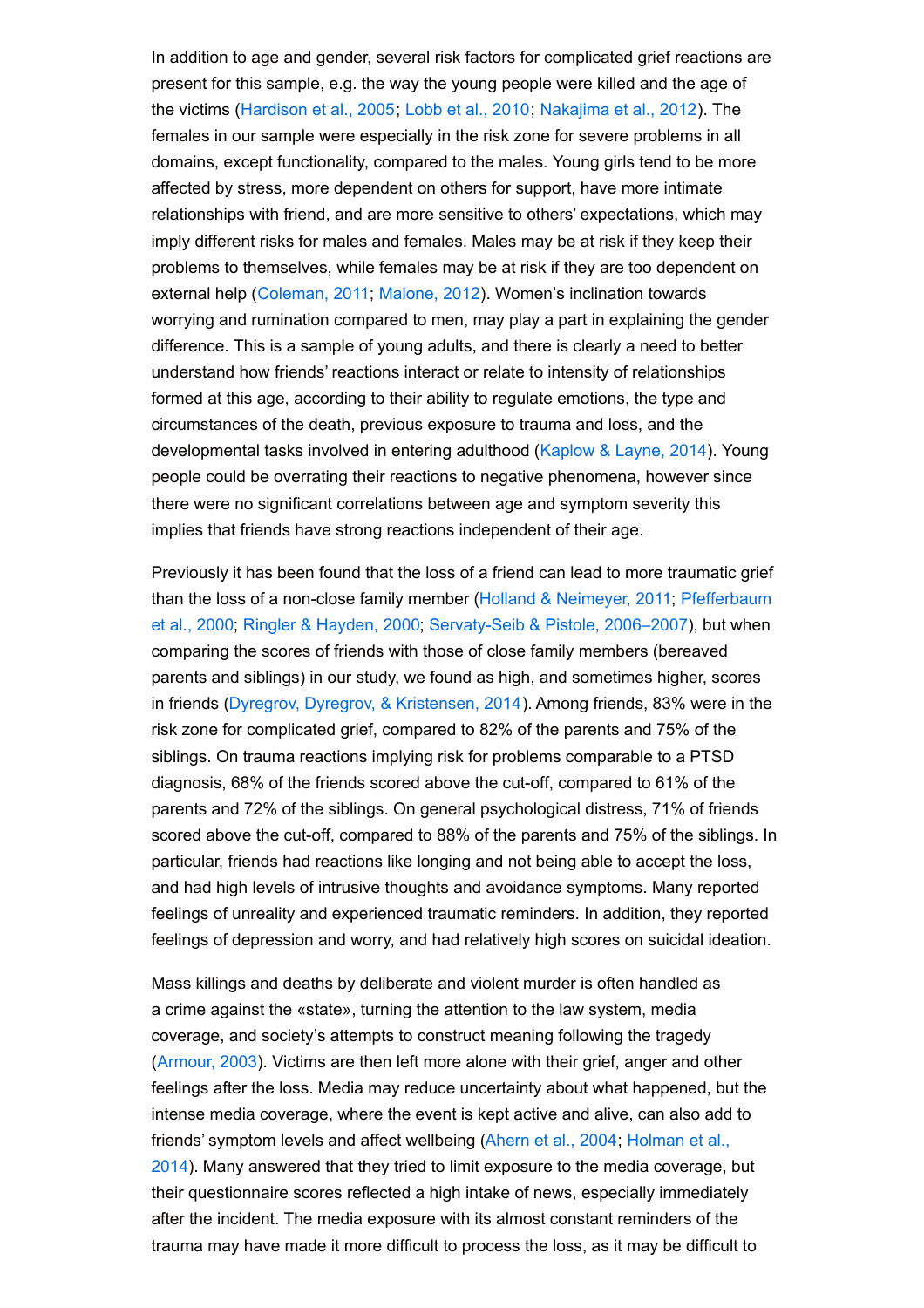grieve over your friend without being reminded of how he or she was killed. Also, constantly having your thoughts oriented towards the lost person may add to friends' grief.

Friends were not offered proactive follow-up and they were precluded from taking part in interventions and rituals, such as viewing the deceased, receiving information about the death, and visiting the site of the death, which may help the bereaved to grasp the reality of the loss, and facilitate acceptance, especially after traumatic and violent losses [\(Kristensen,](#page-13-9) Weiseth, & Heir, 2012). According to Prigerson and Maciejewski ([2008](#page-14-11)) acceptance of the loss seems to correspond with a decline in grief-related distress. While the immediate family was likely to receive information from the police and authorities [\(Lereim](#page-13-10) et al., 2012), and had apt possibility to view their dead family member, friends did not have access to these helping measures. They had fewer opportunities to make the loss real by seeing the dead body, or by being told the facts about the killing by police and the autopsy personnel.

Over 60% of the friends in our study had severe or moderately severe functional impairment, especially reporting problems with ability to study or work and participating in social activities. Schools that had students affected by the terrorattack as survivors or bereaved after the Utøya killings were offered training to raise their awareness and knowledge about reactions and needs of survivors and bereaved family members. Unfortunately this assistance addressed only the survivors and bereaved siblings ([Lereim](#page-13-10) et al., 2012), and did not take into account that friends could require similar attention. If in need of help, they often had to make contact on their own initiative, which is usually unlikely in this age group. The high symptomatology may therefore also reflect little utilization of help. Only about half of the friends had received help from professionals after the loss, despite the fact that many desired help (especially females). Many reported that they felt that school or work tasks were more demanding than before the loss. The fact that 39% reported lower grades correspond well with other Norwegian studies, e.g. the study of Bugge ([1997](#page-11-11)), who found that 40% of grieving students reported lower grades in the first years after the loss. Many reported absence from school or work, and those who had the highest need for help were most likely to be absent from school or work. Some of the friends did receive some help from teachers and school counsellors, but many still wished for more help 1½ years after the loss. Dyregrov, Bie Wikander, and Vigerust ([1999](#page-11-12)) found, in a study of classmates and good friends following the accidental death of an adolescent, that Norwegian students received good help and support from the school, but that friends from outside the deceased's class largely went unnoticed.

Previous research has shown that longer duration of help could be associated with a more positive present adjustment, but the duration of help received is often shorter than what bereaved adolescents want and need (Ringler & [Hayden,](#page-15-0) 2000). If schools provide help, they are often more likely to do this immediately after a death, and students experiencing long-term effects of grief may be overlooked, as students without overt symptoms can be [\(Hedman,](#page-12-10) 2012; [Pfefferbaum](#page-14-4) et al., 2000). Although teachers are expected to help grieving students, many feel that they are not trained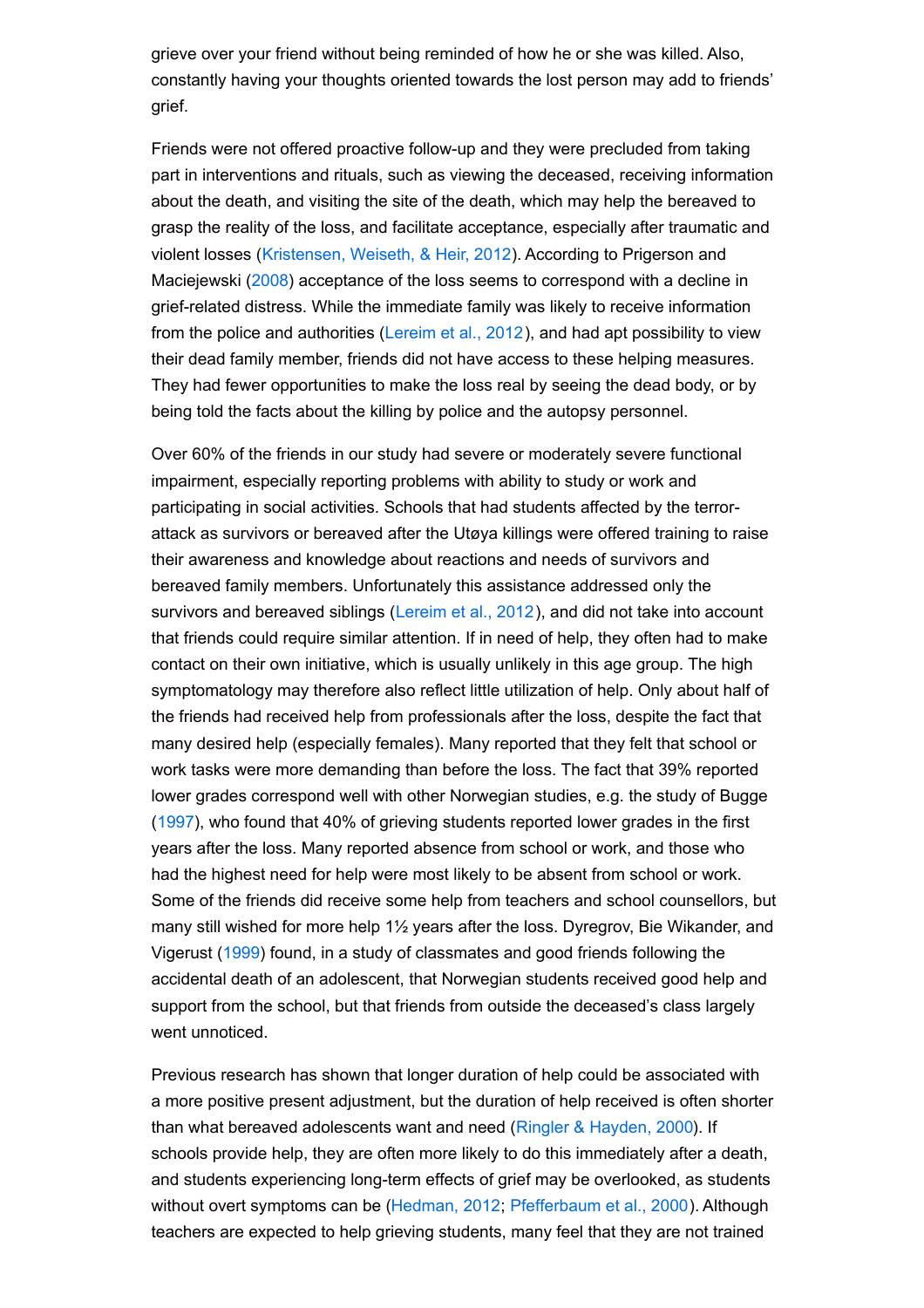<span id="page-11-5"></span>to handle a student's death, and additional professional development in the area of crisis response training are often needed [\(Dyregrov,](#page-12-11) Dyregrov, & Idsoe, 2013; Hart & Garza, 2012).

<span id="page-11-11"></span><span id="page-11-8"></span><span id="page-11-1"></span><span id="page-11-0"></span>A clear strength of this article is that it adds to our knowledge about an understudied grieving population – close friends. A terror event resulting in extensive mass killings was unprecedented in Norway. However, as terror has become more frequent in Western countries, we considered it important to learn from the incident. Broadening the perspective from the family to friends can make us better prepared for future events. Another strength of the study that may increase the generalizability of the findings is the homogeneity of the sample, which we consider representative, within the context. Nonetheless, we have no possibilities to compare the sample to the rest of the population. However, the homogeneous background of the group may decrease the generalizability to studies of bereavement due to homicide or murder, with more deprived and heterogeneous population groups. Another limitation to the study is the age range of the sample. We have chosen to define the sample as young adults since the larger proportion of the sample were between the age of 17 and 29. This article reflects the friends' situation at one time point, and does not show the natural progression of reactions over time. In addition, we have not measured, and therefore cannot control for, variables, such as previous traumatic events or losses.

## <span id="page-11-10"></span><span id="page-11-7"></span><span id="page-11-3"></span>**Conclusion**

<span id="page-11-12"></span><span id="page-11-6"></span><span id="page-11-2"></span>Although depicted as «forgotten grievers» [\(Rickgarn,](#page-15-0) 1987; Ringler & Hayden, 2000; Sklar & [Hartley,](#page-15-2) 1990), friends are heavily affected by their loss of a close relationship. This study shows that bereaved friends evidenced severe reactions to the loss of their friend, a loss even comparable to those of close family members. A lack of recognition for friends' grief is one possible explanation for the high symptom severity. The tendency not to acknowledge friends' grief was also reflected in how friends viewed themselves as bereaved. It is worrying to see that many of them felt that they could not seek help because of their role of being «only a friend». It is important to understand that the intensity of young people's grief reactions can partly be predicted by the emotional relationship they had to the deceased (e.g., [Servaty-Seib](#page-15-1) & Pistole, 2006–2007). This calls for a broader perspective on who is affected when someone dies, and that follow-up measures should be broadened to include more than just the closest family. Finally, given the lack of a clear theoretical model for understanding the links between the violent death of a friend and the psychological problems outlined in the article, this as an area in need of further research.

#### <span id="page-11-13"></span><span id="page-11-9"></span><span id="page-11-4"></span>**References**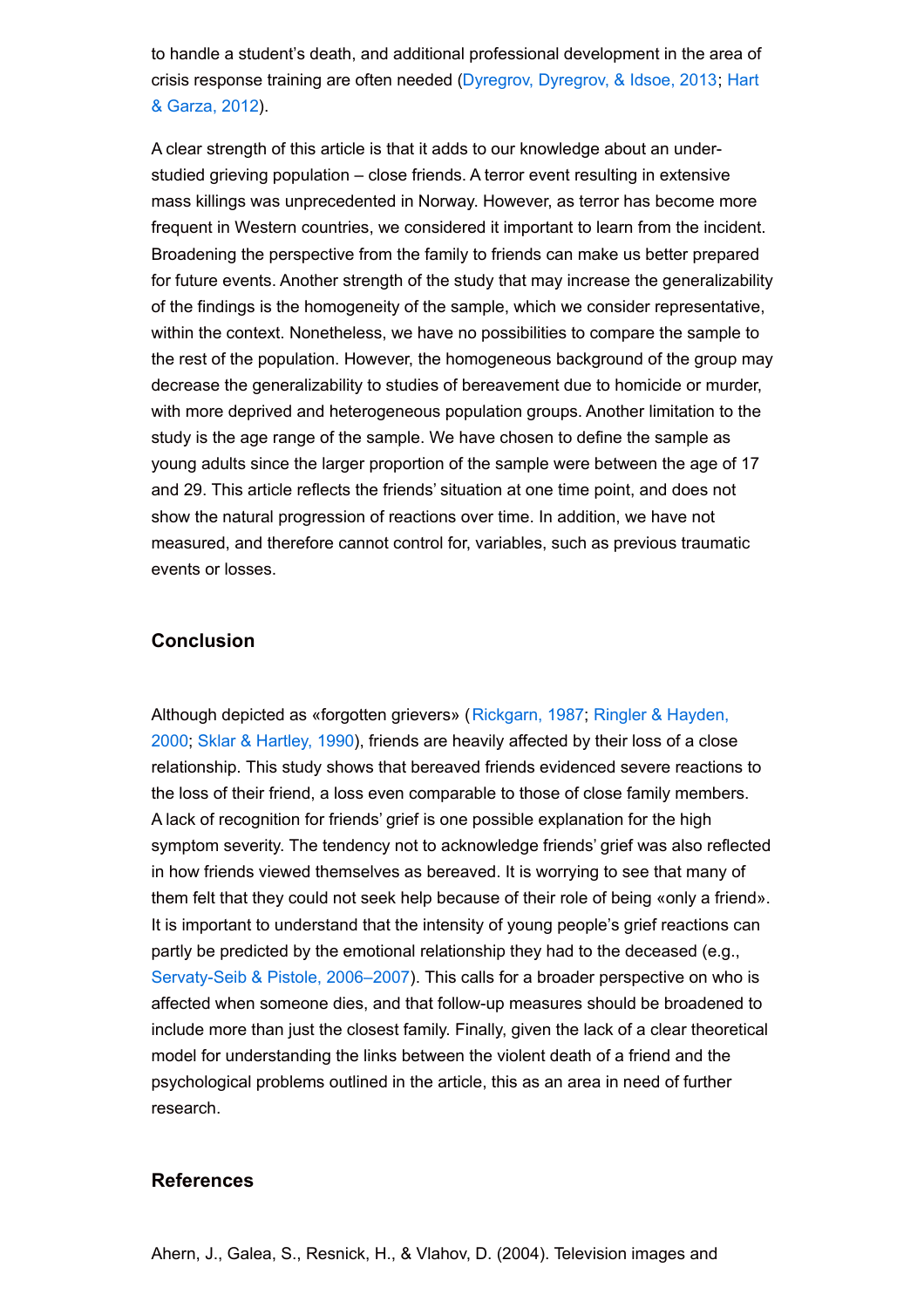<span id="page-12-5"></span>probable posttraumatic stress disorder after September 11. *The Journal of Nervous and Mental Disease*, *192*(3), 217–226. doi: [10.1097/01.nmd.0000116465.99830.ca](http://dx.doi.org/10.1097/01.nmd.0000116465.99830.ca).

Armour, M. (2003). Meaning making in the aftermath of homicide. *Death Studies*, *27*(6), 519–540. doi: [10.1080/07481180302884](http://dx.doi.org/10.1080/07481180302884).

<span id="page-12-9"></span>Balk, D. E., Zaengle, D., & Corr, C. A. (2011). Strengthening grief support for adolescents coping with a peer's death. *School Psychology International*, *32*(2), 144–162. doi: [10.1177/0143034311400826](http://dx.doi.org/10.1177/0143034311400826).

<span id="page-12-7"></span>Bugge, K. E. (1997). Grief work – youths need support in grief also. *Tidsskriftet Sykepleien*, *85*(19), 58–61.

Coleman, J. C. (2011). *The nature of adolescence* (4 th Ed.). London: Routledge.

<span id="page-12-1"></span>Comer, J. S., Dantowitz, A., Chou, T., Edson, A. L., Elkins, R. M., Kerns, C., … Green, J. G. (2014). Adjustment among area youth after the Boston Marathon bombing and subsequent manhunt. *Pediatrics*, *134*(1), 7–14. doi: [10.1542/peds.2013-4115.](http://dx.doi.org/10.1542/peds.2013-4115)

<span id="page-12-11"></span>Currier, J. M., Holland, J. M., & Neimeyer, R. A. (2006). Sense-making, grief, and the experience of violent loss: toward a mediational model. *Death Studies*, *30*(5), 403–428. doi: [10.1080/07481180600614351](http://dx.doi.org/10.1080/07481180600614351).

<span id="page-12-10"></span><span id="page-12-6"></span>De Goede, I. H., Branje, S. J., & Meeus, W. H. (2009). Developmental changes and gender differences in adolescents' perceptions of friendships. *Journal of Adolescence*, *32*(5), 1105–1123. doi: [10.1016/j.adolescence.2009.03.002](http://dx.doi.org/10.1016/j.adolescence.2009.03.002).

<span id="page-12-2"></span>DiGrande, L., Neria, Y., Brackbill, R. M., Pulliam, P., & Galea, S. (2011). Long-term posttraumatic stress symptoms among 3,271 civilian survivors of the September 11, 2001, terrorist attacks on the World Trade Center. *American Journal of Epidemiology*, *173*(3), 271–281. doi: [10.1093/aje/kwq372](http://dx.doi.org/10.1093/aje/kwq372).

<span id="page-12-4"></span>Doka, K. J. (2000). *Living with grief: Children, adolescents, and loss*. Washington, DC: Hospice Foundation of America.

Dyregrov, A., Bie Wikander, A. M., & Vigerust, S. (1999). Sudden Death of a Classmate and Friend: Adolescents' Perception of Support from Their School. *School Psychology International*, *20*(2), 191–208. doi: [10.1177/0143034399202003](http://dx.doi.org/10.1177/0143034399202003).

<span id="page-12-3"></span>Dyregrov, A., Dyregrov, K., & Idsoe, T. (2013). Teachers' perceptions of their role facing children in grief. *Emotional and Behavioural Difficulties*, *18*(2), 125–134. doi: [10.1080/13632752.2012.754165](http://dx.doi.org/10.1080/13632752.2012.754165).

<span id="page-12-0"></span>Dyregrov, A., Frykholm, A. M., Lilled, L., Broberg, A. G., & Holmberg, I. (2003). The Goteborg discotheque fire, 1998. *Scandinavian Journal of Psychology*, *44*(5), 449– 457. doi: [10.1046/j.1467-9450.2003.00366.x](http://dx.doi.org/10.1046/j.1467-9450.2003.00366.x).

<span id="page-12-8"></span>Dyregrov, K. (2004). Bereaved parents' experience of research participation. *Social Science & Medicine*, *58*(2), 391–400. doi: [10.1016/S0277-9536\(03\)00205-3](http://dx.doi.org/10.1016/S0277-9536(03)00205-3).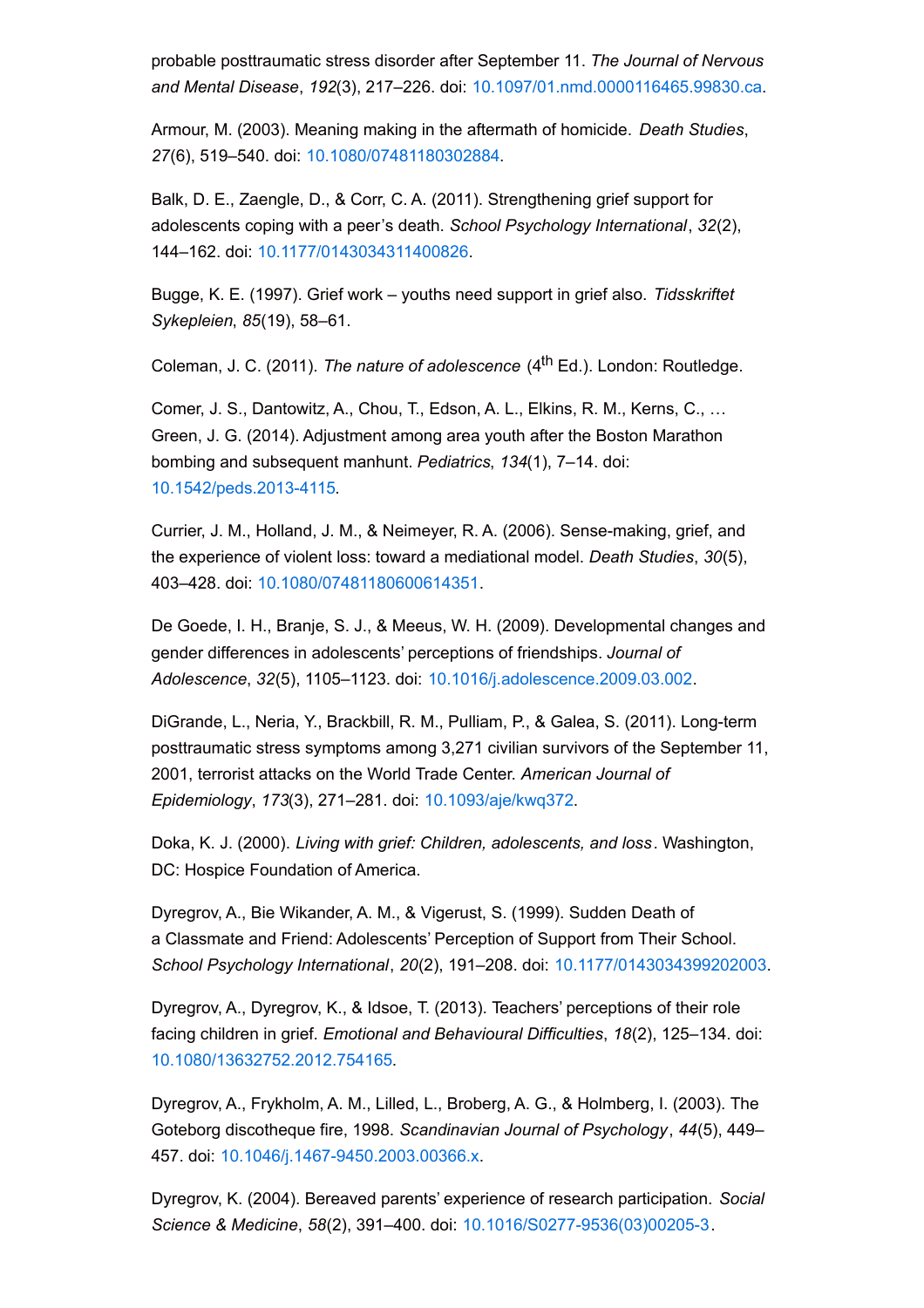<span id="page-13-5"></span>Dyregrov, K., Dieserud, G., Hjelmeland, H. M., Straiton, M., Rasmussen, M. L., Knizek, B. L., & Leenaars, A. A. (2011). Meaning-making through psychological autopsy interviews: the value of participating in qualitative research for those bereaved by suicide. *Death Studies*, *35*(8), 685–710. doi: [10.1080/07481187.2011.553310](http://dx.doi.org/10.1080/07481187.2011.553310).

<span id="page-13-6"></span>Dyregrov, K., Dyregrov, A., & Kristensen, P. (2014). Traumatic bereavement and terror: The psychosocial impact on parents and siblings 1.5 years after the July 2011 terror killings in Norway. *Journal of Loss and Trauma*. doi: [10.1080/15325024.2014.957603](http://dx.doi.org/10.1080/15325024.2014.957603).

<span id="page-13-9"></span>Goldberg, D. P., & Williams, P. D. P. M. (1988). *A user's guide to the General Health Questionnaire*. Slough: NFER-NELSON.

Hardison, H. G., Neimeyer, R. A., & Lichstein, K. L. (2005). Insomnia and complicated grief symptoms in bereaved college students. *Behavioral Sleep Medicine*, *3*(2), 99–111. doi: [10.1207/s15402010bsm0302\\_4](http://dx.doi.org/10.1207/s15402010bsm0302_4).

<span id="page-13-10"></span>Hart, L., & Garza, Y. (2012). Teachers perceptions of effects of a student's death: A phenomenological study. *OMEGA – Journal of Death and Dying* , *66*(4), 301–311. doi: [10.2190/OM.66.4.b](http://dx.doi.org/10.2190/OM.66.4.b).

<span id="page-13-0"></span>Hedman, A. S. (2012). Faculty's empathy and academic support for grieving students. *Death Studies*, *36*(10), 914–931. doi: [10.1080/07481187.2011.605986.](http://dx.doi.org/10.1080/07481187.2011.605986)

<span id="page-13-4"></span>Herberman Mash, H. B., Fullerton, C. S., & Ursano, R. J. (2013). Complicated grief and bereavement in young adults following close friend and sibling loss. *Depression and Anxiety*, *30*(12), 1202–1210. doi: [10.1002/da.22068](http://dx.doi.org/10.1002/da.22068).

<span id="page-13-8"></span><span id="page-13-2"></span>Holland, J. M., & Neimeyer, R. A. (2011). Separation and traumatic distress in prolonged grief: The role of cause of death and relationship to the deceased. *Journal of Psychopathology and Behavioral Assessment*, *33*(2), 254–263. doi: [10.1007/s10862-010-9214-5](http://dx.doi.org/10.1007/s10862-010-9214-5).

<span id="page-13-1"></span>Holland, J. M., Neimeyer, R. A., Boelen, P. A., & Prigerson, H. G. (2008). The underlying structure of grief: A taxometric investigation of prolonged and normal reactions to loss. *Journal of Psychopathology and Behavioral Assessment*, *31 (3),* 190–201. doi: [10.1007/s10862-008-9113-1](http://dx.doi.org/10.1007/s10862-008-9113-1).

<span id="page-13-3"></span>Holman, E. A., Garfin, D. R., & Silver, R. C. (2014). Media's role in broadcasting acute stress following the Boston Marathon bombings. *Proceedings of the National Academy of Sciences of the United States of America*, *111*(1), 93–98. doi: [10.1073/pnas.1316265110](http://dx.doi.org/10.1073/pnas.1316265110).

<span id="page-13-7"></span>Kaltman, S., & B6onanno, G. A. (2003). Trauma and bereavement: Examining the impact of sudden and violent deaths. *Journal of Anxiety Disorders* , *17*(2), 131–147. doi: [10.1016/S0887-6185\(02\)00184-6](http://dx.doi.org/10.1016/S0887-6185(02)00184-6).

Kaplow, J. B., & Layne, C. M. (2014). Sudden loss and psychiatric disorders across the life course: toward a developmental lifespan theory of bereavement-related risk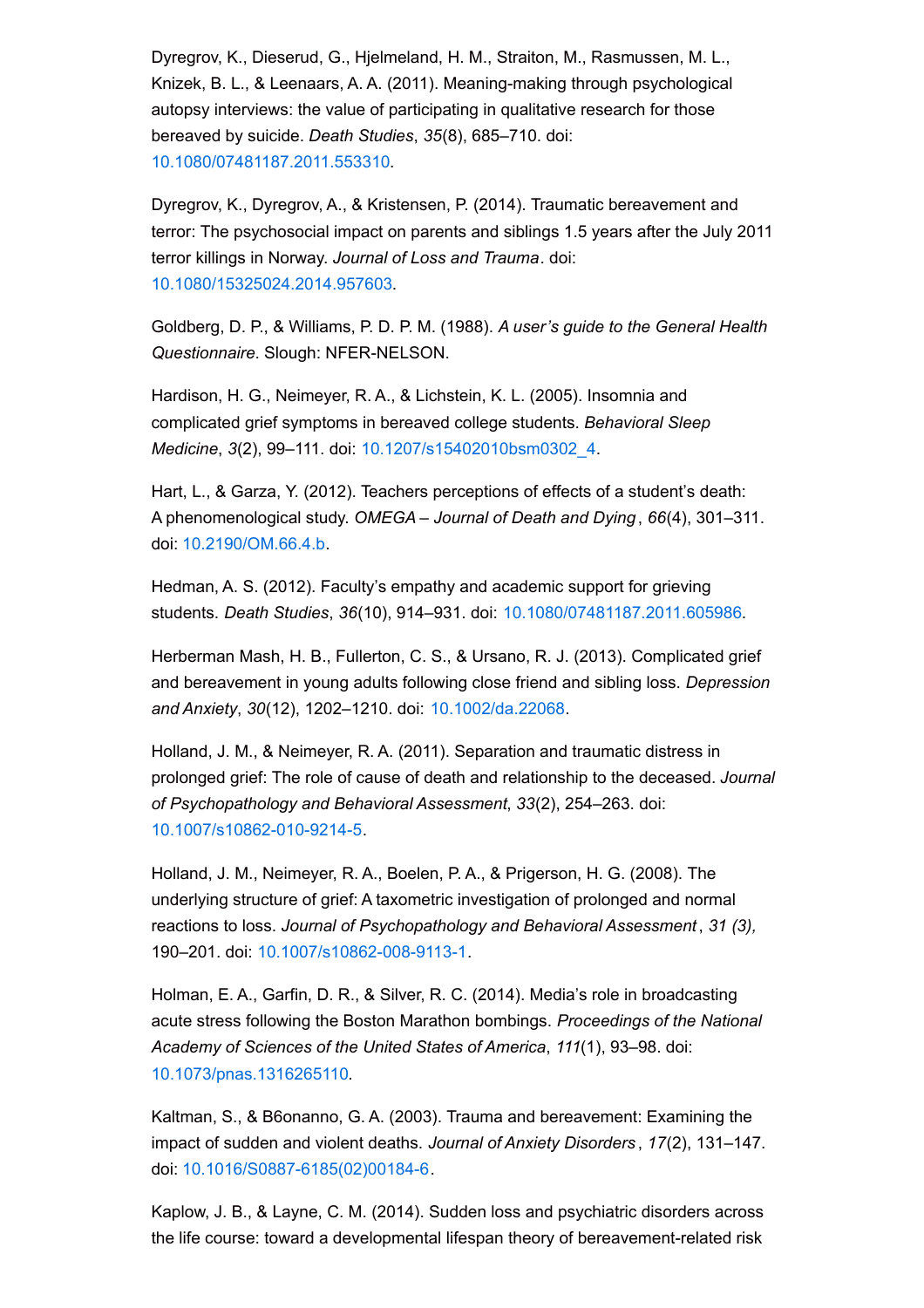<span id="page-14-10"></span>and resilience. *American Journal of Psychiatry*, *171*(8), 807–810. doi: [10.1176/appi.ajp.2014.14050676](http://dx.doi.org/10.1176/appi.ajp.2014.14050676).

<span id="page-14-0"></span>Kaplow, J. B., Layne, C. M., Pynoos, R. S., Cohen, J. A., & Lieberman, A. (2012). DSM-V diagnostic criteria for bereavement-related disorders in children and adolescents: Developmental considerations. *Psychiatry*, *75*(3), 243–266. doi: [10.1521/psyc.2012.75.3.243](http://dx.doi.org/10.1521/psyc.2012.75.3.243).

<span id="page-14-3"></span>Keyes, K. M., Pratt, C., Galea, S., McLaughlin, K. A., Koenen, K. C., & Shear, M. K. (2014). The burden of loss: unexpected death of a loved one and psychiatric disorders across the life course in a national study. *American Journal of Psychiatry*, *171*(8), 864–871. doi: [10.1176/appi.ajp.2014.13081132](http://dx.doi.org/10.1176/appi.ajp.2014.13081132).

<span id="page-14-6"></span>Kristensen, P., Weiseth, L., & Heir, T. (2012). Bereavement and mental health after sudden and violent losses. *Psychiatry: Interpersonal and Biological Processes*, *75*(1), 76–97. doi: [10.1521/psyc.2012.75.1.76](http://dx.doi.org/10.1521/psyc.2012.75.1.76).

<span id="page-14-8"></span>Lereim, I., Prietz, R., Strand, M., Klinkenberg, E., Ellefsen, M., Misvær, G., … Jamtli, B. (2012). Learning for better emergency preparedness: the medical response to the terrorist incidents of 22 July 2011 (pp. 145). Oslo: Norwegian Directorate of Health.

<span id="page-14-7"></span><span id="page-14-1"></span>Lobb, E. A., Kristjanson, L. J., Aoun, S. M., Monterosso, L., Halkett, G. K. B., & Davies, A. (2010). Predictors of complicated grief: A systematic review of empirical studies. *Death Studies*, *34*(8), 673–698. doi: [10.1080/07481187.2010.496686](http://dx.doi.org/10.1080/07481187.2010.496686).

Maercker, A. & Lalor, J. (2012). Diagnostic and clinical considerations in prolonged grief disorder. *Dialogues in Clinical Neuroscience*, *14*, 167–176.

<span id="page-14-4"></span>Makowska, Z., Merecz, D., Moscicka, A., & Kolasa, W. (2002). The validity of General Health Questionnaires, GHQ-12 and GHQ-28. *International Journal of Occupational Medicine and Environmental Health*, *15*(4), 353–362.

<span id="page-14-11"></span>Malone, P. A. (2012). The impact of peer death on adolescent girls: An efficacy study of the adolescent grief and loss group. *Social Work With Groups*, *35*(1), 35–49. doi: [10.1080/01609513.2011.561423](http://dx.doi.org/10.1080/01609513.2011.561423).

<span id="page-14-9"></span>Margolese, S. K., Markiewicz, D., & Doyle, A. B. (2005). Attachment to parents, best friend, and romantic partner: Predicting different pathways to depression in adolescence. *Journal of Youth and Adolescence* , *34*(6), 637–650. doi: [10.1007/s10964-005-8952-2](http://dx.doi.org/10.1007/s10964-005-8952-2).

<span id="page-14-2"></span>Markiewicz, D., Lawford, H., Doyle, A. B., & Haggart, N. (2006). Developmental differences in adolescents' and young adults' use of mothers, fathers, best friends, and romantic partners to fulfill attachment needs. *Journal of Youth and Adolescence* , *35*(1), 121–134. doi: [10.1007/s10964-005-9014-5](http://dx.doi.org/10.1007/s10964-005-9014-5).

Morina, N., Ehring, T., & Priebe, S. (2013). Diagnostic utility of the impact of event scale – revised in two samples of survivors of war. *PLOS ONE*, *8*(12), e83916. doi: [10.1371/journal.pone.0083916](http://dx.doi.org/10.1371/journal.pone.0083916).

<span id="page-14-5"></span>Mundt, J. C., Marks, I. M., Shear, K., & Greist, J. H. (2002). The work and social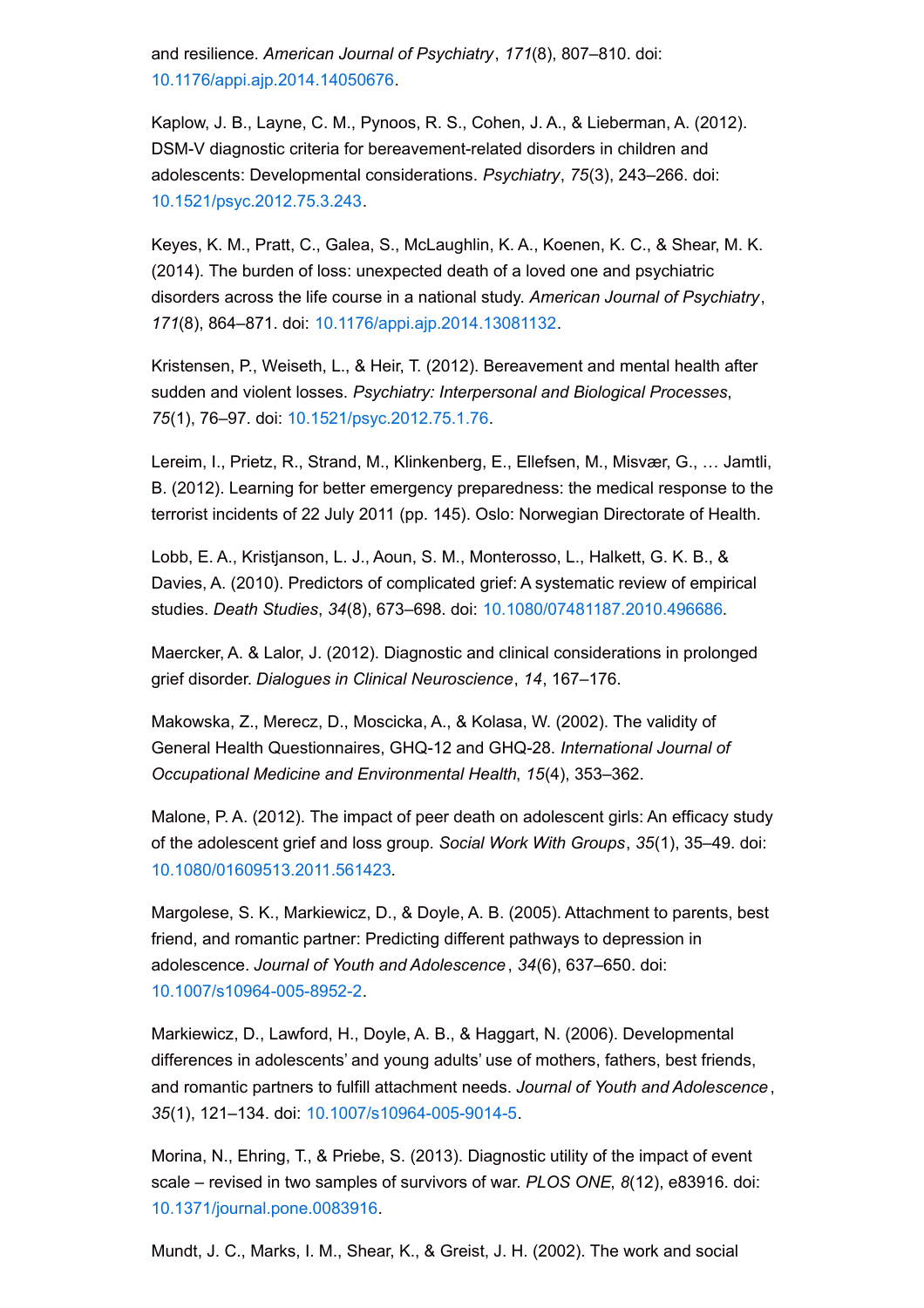<span id="page-15-0"></span>adjustment scale: a simple measure of impairment in functioning. *British Journal of Psychiatry*, 461–464. doi: [10.1192/bjp.180.5.461](http://dx.doi.org/10.1192/bjp.180.5.461).

Nakajima, S., Ito, M., Shirai, A., & Konishi, T. (2012). Complicated grief in those bereaved by violent death: the effects of post-traumatic stress disorder on complicated grief. *Dialogues in Clinical Neuroscience*, 210–214.

<span id="page-15-6"></span><span id="page-15-5"></span>Neimeyer, R. A., Laurie, A., Mehta, T., Hardison, H., & Currier, J. M. (2008). Lessons of loss: Meaning-making in bereaved college students. *New Directions for Student Services*(121), 27–39. doi: [10.1002/ss.264](http://dx.doi.org/10.1002/ss.264).

<span id="page-15-1"></span>Neria, Y., Gross, R., Litz, B., Maguen, S., Insel, B., Seirmarco, G., … Marshall, R. D. (2007). Prevalence and psychological correlates of complicated grief among bereaved adults 2.5-3.5 years after September 11th attacks. *Journal of Traumatic Stress*, *20*(3), 251–262. doi: [10.1002/jts.20223](http://dx.doi.org/10.1002/jts.20223).

<span id="page-15-2"></span>Neria, Y., & Litz, B. T. (2004). Bereavement by traumatic means: The complex synergy of trauma and grief. *Journal of Loss and Trauma*, *9*(1), 73–87. doi: [10.1080/15325020490255322](http://dx.doi.org/10.1080/15325020490255322).

<span id="page-15-4"></span>Norris, F. H. (2007). Impact of mass shootings on survivors, families and communities. *PTSD Research Quarterly*, *18*(3), 1–8.

<span id="page-15-3"></span>Nurmi, J. (2012). Making sense of school shootings: Comparing local narratives of solidarity and conflict in Finland. *Traumatology*, *18*(3), 16–28. doi: [10.1177/1534765611426787](http://dx.doi.org/10.1177/1534765611426787).

Pfefferbaum, B., Gurwitch, R. H., McDonald, N. B., Leftwich, M. J. T., Sconzo, G. M., Messenbaugh, A. K., & Schultz, R. A. (2000). Posttraumatic stress among young children after the death of a friend or acquaintance in a terrorist bombing. *Psychiatric Services*, *51*(3), 386–388. doi: [10.1176/appi.ps.51.3.386](http://dx.doi.org/10.1176/appi.ps.51.3.386).

Prigerson, H. G., & Maciejewski, P. K. (2008). Grief and acceptance as opposite sides of the same coin: setting a research agenda to study peaceful acceptance of loss. *The British Journal of Psychiatry*, *193*(6), 435–437. doi: [10.1192/bjp.bp.108.053157](http://dx.doi.org/10.1192/bjp.bp.108.053157).

Prigerson, H. G., Maciejewski, P. K., Reynolds III, C. F., J., B. A., Newsomc, J. T., Fasiczkaa, A., … Miller, M. (1995). Inventory of Complicated Grief: A scale to measure maladaptive symptoms of loss. *Psychiatry Research*, *59*, 65–79. doi: [10.1016/0165-1781\(95\)02757-2](http://dx.doi.org/10.1016/0165-1781(95)02757-2).

Rheingold, A. A., Zinzow, H., Hawkins, A., Saunders, B. E., & Kilpatrick, D. G. (2012). Prevalence and mental health outcomes of homicide survivors in a representative US sample of adolescents: data from the 2005 National Survey of Adolescents. *Journal of Child Psychology and Psychiatry* , *53*(6), 687–694. doi: [10.1111/j.1469-7610.2011.02491.x](http://dx.doi.org/10.1111/j.1469-7610.2011.02491.x).

Rickgarn, R. L. V. (1987). The death response team: Responding to the forgotten grievers. *Journal of Counselling and Development*, *66*, 197–199. doi: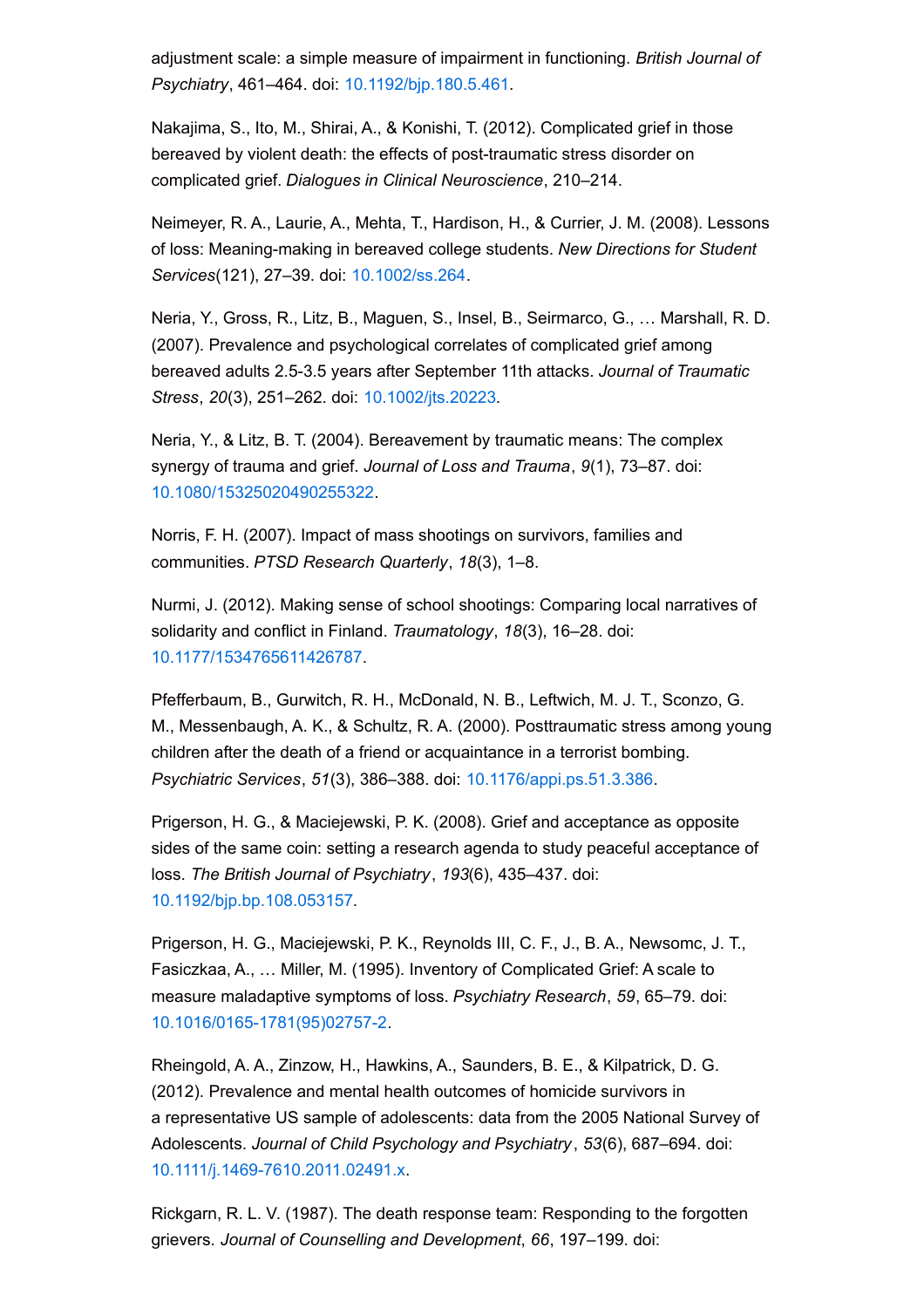[10.1002/j.1556-6676.1987.tb00847.x](http://dx.doi.org/10.1002/j.1556-6676.1987.tb00847.x).

Ringler, L. L., & Hayden, D. C. (2000). Adolescent bereavement and social support: Peer loss compared to other losses. *Journal of Adolescent Research*, *15*(2), 209– 230. doi: [10.1177/0743558400152002](http://dx.doi.org/10.1177/0743558400152002).

Rubin, D. B. (1996). Multiple Imputation after 18+ Years. *Journal of the American Statistical Association*, *91*(434), 473–489. doi: [10.1080/01621459.1996.10476908](http://dx.doi.org/10.1080/01621459.1996.10476908).

Schafer, J. L., & Graham, J. W. (2002). Missing data: our view of the state of the art. *Psychological Methods*, *7*(2), 147–177. doi: [10.1037/1082-989X.7.2.147](http://dx.doi.org/10.1037/1082-989X.7.2.147).

Servaty-Seib, H. L., & Pistole, M. C. (2006–2007). Adolescent Grief. Relationship Category and Emotional Closeness. *OMEGA – Journal of Death and Dying* , *54*(2), 147–167. doi: [10.2190/M002-1541-JP28-4673](http://dx.doi.org/10.2190/M002-1541-JP28-4673).

Sklar, F., & Hartley, S. F. (1990). Close friends as survivors: Bereavement åatterns in a «hidden» population. *Omega – Journal of Death and Dying*, 21(2), 103–112. doi: [10.2190/3Y94-G16J-D8MY-5P9M](http://dx.doi.org/10.2190/3Y94-G16J-D8MY-5P9M).

Turvey, B. E. (2012). Mass murder. In B. E. Turvey (Ed.), *Criminal Profiling - An Introduction to Behavioral Evidence Analysis* (pp. 521-532). Amsterdam: Academic Press.

Vicary, A. M., & Fraley, R. C. (2010). Student reactions to the shootings at Virginia Tech and Northern Illinois University: Does sharing grief and support over the internet affect recovery? *Personality & Social Psychology Bulletin6*, 6*36*(11), 1555– 1563.

**Citation** 

Johnsen, I., Laberg, J. C., Matthiessen, M. B., Dyregrov, A., & Dyregrov, K. (2015). Psychosocial functioning after losing a close friend in an extreme terror incident. *Scandinavian Psychologist*, *2*, e5. <http://dx.doi.org/10.15714/scandpsychol.2.e5>

**Abstract** 

## **Psychosocial functioning after losing a close friend in an extreme terror incident**

Do candidate risk factors for complicated grief, and associations with other problems after traumatic deaths (e.g., homicide, suicide, disaster, or accident), also apply to bereaved friends? In this article we present results from a study on 76 bereaved friends' situation after the killings at Utøya 22<sup>nd</sup> July 2011, and focus on grief and trauma reactions, psychological distress and psychosocial functioning. We observed that the bereaved friends, especially females, had high levels of both grief and trauma reactions that affected functioning and ability to study/work. These findings call for a broader perspective on who is affected when someone dies, and a